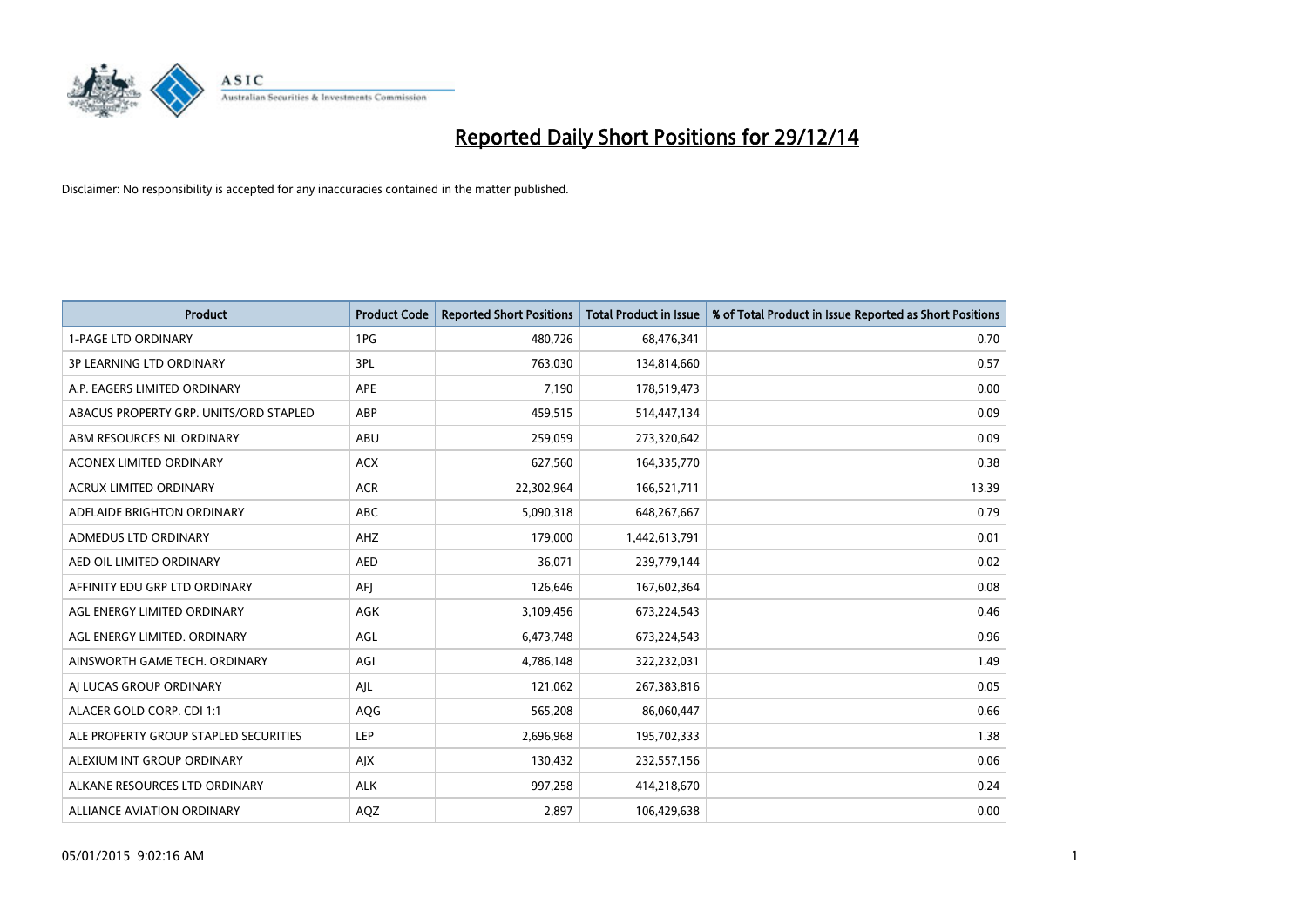

| <b>Product</b>                          | <b>Product Code</b> | <b>Reported Short Positions</b> | <b>Total Product in Issue</b> | % of Total Product in Issue Reported as Short Positions |
|-----------------------------------------|---------------------|---------------------------------|-------------------------------|---------------------------------------------------------|
| ALS LTD ORDINARY                        | <b>ALQ</b>          | 36,028,711                      | 407,246,306                   | 8.85                                                    |
| ALTIUM LIMITED ORDINARY                 | <b>ALU</b>          | 34,844                          | 129,272,762                   | 0.03                                                    |
| ALUMINA LIMITED ORDINARY                | <b>AWC</b>          | 17,755,438                      | 2,806,225,615                 | 0.63                                                    |
| AMALGAMATED HOLDINGS ORDINARY           | <b>AHD</b>          | 287                             | 157,917,136                   | 0.00                                                    |
| AMCOM TELECOMM, ORDINARY                | <b>AMM</b>          | 4,147,263                       | 266,399,148                   | 1.56                                                    |
| AMCOR LIMITED ORDINARY                  | <b>AMC</b>          | 14,484,493                      | 1,206,684,923                 | 1.20                                                    |
| AMP CAPITAL CHINA ORDINARY UNITS        | AGF                 | 2,254                           | 374,593,484                   | 0.00                                                    |
| AMP LIMITED ORDINARY                    | AMP                 | 10,391,545                      | 2,957,737,964                 | 0.35                                                    |
| ANSELL LIMITED ORDINARY                 | <b>ANN</b>          | 5,283,088                       | 153,139,924                   | 3.45                                                    |
| ANTARES ENERGY LTD ORDINARY             | <b>AZZ</b>          | 539,263                         | 242,750,000                   | 0.22                                                    |
| ANZ BANKING GRP LTD ORDINARY            | ANZ                 | 19,214,644                      | 2,756,650,267                 | 0.70                                                    |
| APA GROUP STAPLED SECURITIES            | APA                 | 16,481,460                      | 980,917,175                   | 1.68                                                    |
| APN NEWS & MEDIA ORDINARY               | <b>APN</b>          | 4,326,058                       | 1,029,041,356                 | 0.42                                                    |
| AQUARIUS PLATINUM. ORDINARY             | <b>AOP</b>          | 2,841,135                       | 1,501,979,560                 | 0.19                                                    |
| ARAFURA RESOURCE LTD ORDINARY           | <b>ARU</b>          | 2,000                           | 441,270,644                   | 0.00                                                    |
| ARB CORPORATION ORDINARY                | ARP                 | 840,314                         | 79,156,214                    | 1.06                                                    |
| ARDENT LEISURE GROUP STAPLED SECURITIES | AAD                 | 5,645,443                       | 438,666,245                   | 1.29                                                    |
| ARENA REIT. STAPLED                     | <b>ARF</b>          | 61,460                          | 211,605,103                   | 0.03                                                    |
| ARISTOCRAT LEISURE ORDINARY             | <b>ALL</b>          | 738,334                         | 631,322,253                   | 0.12                                                    |
| ARRIUM LTD ORDINARY                     | ARI                 | 80,427,869                      | 2,937,293,755                 | 2.74                                                    |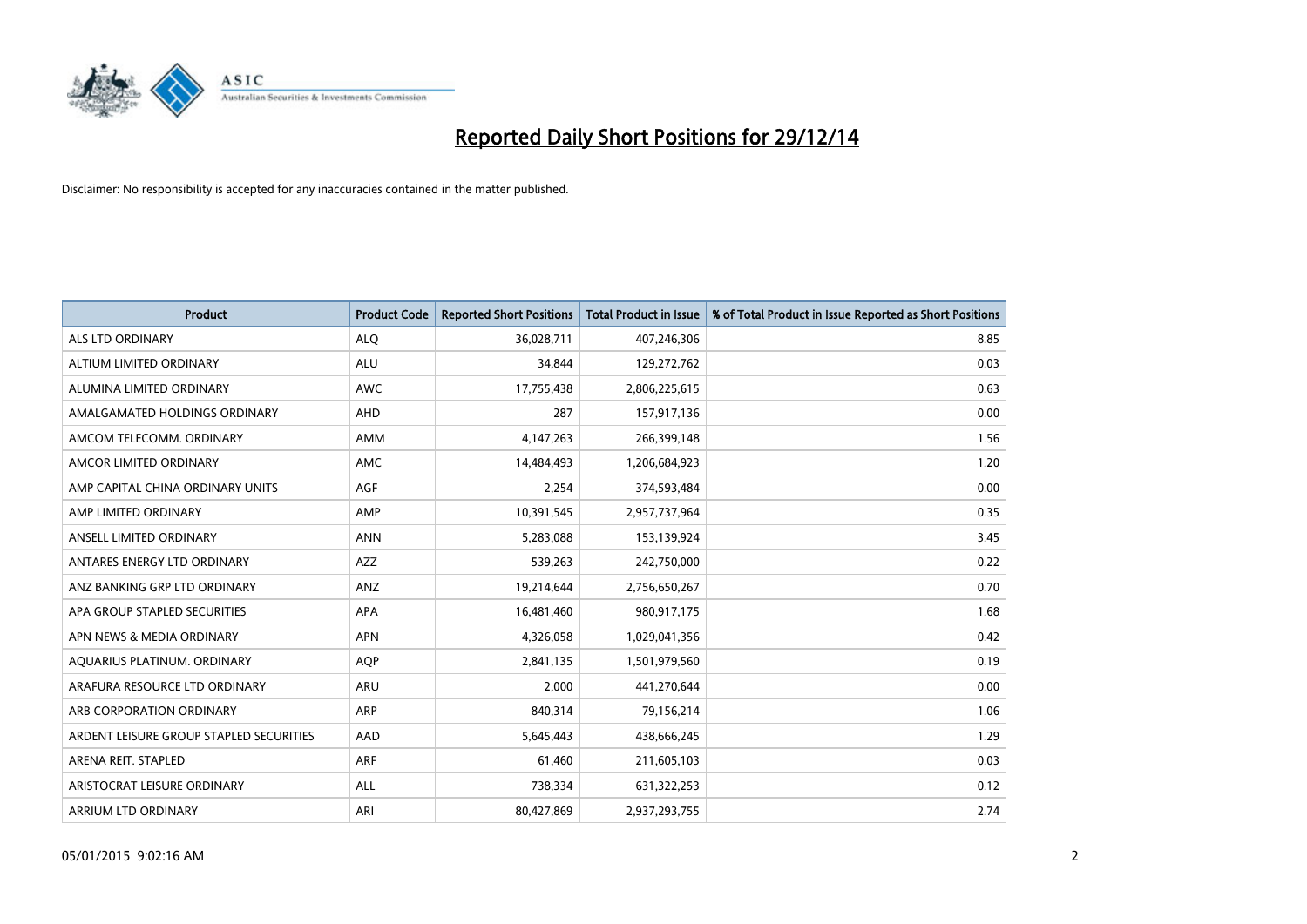

| <b>Product</b>                            | <b>Product Code</b> | <b>Reported Short Positions</b> | <b>Total Product in Issue</b> | % of Total Product in Issue Reported as Short Positions |
|-------------------------------------------|---------------------|---------------------------------|-------------------------------|---------------------------------------------------------|
| ASALEO CARE LIMITED ORDINARY              | AHY                 | 6,706,752                       | 603,469,434                   | 1.11                                                    |
| ASCIANO LIMITED ORDINARY                  | <b>AIO</b>          | 4,998,413                       | 975,385,664                   | 0.51                                                    |
| ASG GROUP LIMITED ORDINARY                | ASZ                 | 38,422                          | 206,720,839                   | 0.02                                                    |
| ASHLEY SERVICES GRP ORDINARY              | <b>ASH</b>          | 222,411                         | 150,000,000                   | 0.15                                                    |
| ASPEN GROUP ORD/UNITS STAPLED             | APZ                 | 99,933                          | 113,183,450                   | 0.09                                                    |
| ASPIRE MINING LTD ORDINARY                | <b>AKM</b>          | 1,000,001                       | 703,463,306                   | 0.14                                                    |
| ASTRO JAP PROP GROUP STAPLED US PROHIBIT. | AJA                 | 101,017                         | 67,183,619                    | 0.15                                                    |
| ASX LIMITED ORDINARY                      | ASX                 | 6,096,200                       | 193,595,162                   | 3.15                                                    |
| ATLAS IRON LIMITED ORDINARY               | AGO                 | 101,305,988                     | 919,475,619                   | 11.02                                                   |
| ATRUM COAL NL ORDINARY                    | ATU                 | 72,525                          | 170,142,959                   | 0.04                                                    |
| AUCKLAND INTERNATION ORDINARY             | AIA                 | 115,267                         | 1,190,484,097                 | 0.01                                                    |
| AURIZON HOLDINGS LTD ORDINARY             | AZJ                 | 2,442,979                       | 2,137,284,503                 | 0.11                                                    |
| AUSDRILL LIMITED ORDINARY                 | ASL                 | 22,348,837                      | 312,277,224                   | 7.16                                                    |
| AUSENCO LIMITED ORDINARY                  | AAX                 | 503,191                         | 168,449,799                   | 0.30                                                    |
| AUSNET SERVICES STAPLED SECURITIES        | AST                 | 37,208,564                      | 3,425,244,162                 | 1.09                                                    |
| AUST INDUSTRIAL REIT UNIT                 | ANI                 | 115,094                         | 96,288,031                    | 0.12                                                    |
| AUSTAL LIMITED ORDINARY                   | ASB                 | 129,664                         | 346,772,567                   | 0.04                                                    |
| AUSTBROKERS HOLDINGS ORDINARY             | <b>AUB</b>          | 80.608                          | 61,740,597                    | 0.13                                                    |
| AUSTEX OIL LIMITED ORDINARY               | <b>AOK</b>          | 62,000                          | 558,571,402                   | 0.01                                                    |
| AUSTIN ENGINEERING ORDINARY               | ANG                 | 418,075                         | 84,274,004                    | 0.50                                                    |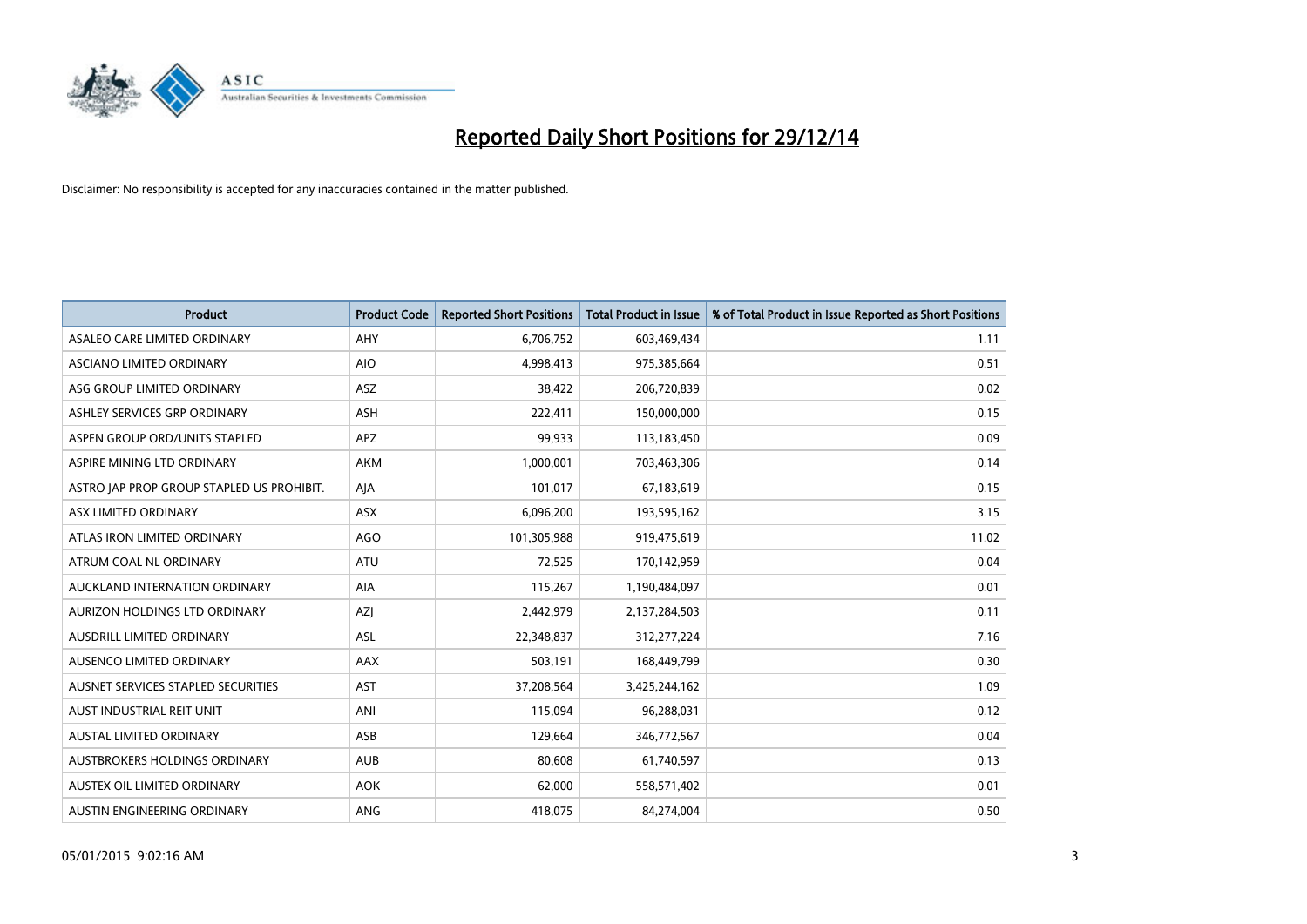

| <b>Product</b>                     | <b>Product Code</b> | <b>Reported Short Positions</b> | <b>Total Product in Issue</b> | % of Total Product in Issue Reported as Short Positions |
|------------------------------------|---------------------|---------------------------------|-------------------------------|---------------------------------------------------------|
| <b>AUSTIN EXPLORATION ORDINARY</b> | <b>AKK</b>          | 735,770                         | 327,862,790                   | 0.22                                                    |
| AUSTRALIAN AGRICULT, ORDINARY      | AAC                 | 6,039,153                       | 532,474,721                   | 1.13                                                    |
| AUSTRALIAN PHARM. ORDINARY         | API                 | 8,528,753                       | 488,115,883                   | 1.75                                                    |
| AUTOMOTIVE HOLDINGS ORDINARY       | AHE                 | 3,374,805                       | 306,437,941                   | 1.10                                                    |
| AVANCO RESOURCES LTD ORDINARY      | AVB                 | 3,263,736                       | 1,661,675,855                 | 0.20                                                    |
| AVEO GROUP STAPLED SECURITIES      | AOG                 | 3,607,414                       | 499,536,460                   | 0.72                                                    |
| AWE LIMITED ORDINARY               | AWE                 | 12,889,992                      | 525,861,050                   | 2.45                                                    |
| AZONTO PET LTD ORDINARY            | APY                 | $\mathbf{1}$                    | 1,159,375,100                 | 0.00                                                    |
| AZUMAH RESOURCES ORDINARY          | <b>AZM</b>          | $\mathbf{1}$                    | 389,316,919                   | 0.00                                                    |
| <b>BANDANNA ENERGY ORDINARY</b>    | <b>BND</b>          | 17,540,654                      | 528,481,199                   | 3.32                                                    |
| BANK OF QUEENSLAND. ORDINARY       | <b>BOQ</b>          | 2,488,457                       | 366,982,047                   | 0.68                                                    |
| <b>BASE RES LIMITED ORDINARY</b>   | <b>BSE</b>          | 5,504,554                       | 563,902,771                   | 0.98                                                    |
| BATHURST RES LTD. ORDINARY         | <b>BRL</b>          | 207,998                         | 947,828,434                   | 0.02                                                    |
| <b>BC IRON LIMITED ORDINARY</b>    | <b>BCI</b>          | 14,299,132                      | 196,196,992                   | 7.29                                                    |
| BEACH ENERGY LIMITED ORDINARY      | <b>BPT</b>          | 16,448,987                      | 1,297,496,886                 | 1.27                                                    |
| BEADELL RESOURCE LTD ORDINARY      | <b>BDR</b>          | 38,869,315                      | 798,657,280                   | 4.87                                                    |
| <b>BEGA CHEESE LTD ORDINARY</b>    | <b>BGA</b>          | 2,824,733                       | 152,602,945                   | 1.85                                                    |
| BENDIGO AND ADELAIDE ORDINARY      | <b>BEN</b>          | 17,195,989                      | 450,927,758                   | 3.81                                                    |
| BERKELEY RESOURCES ORDINARY        | <b>BKY</b>          | 77,000                          | 180,361,323                   | 0.04                                                    |
| BETASHARESCASHETF ETF UNITS        | AAA                 | 634                             | 12,958,172                    | 0.00                                                    |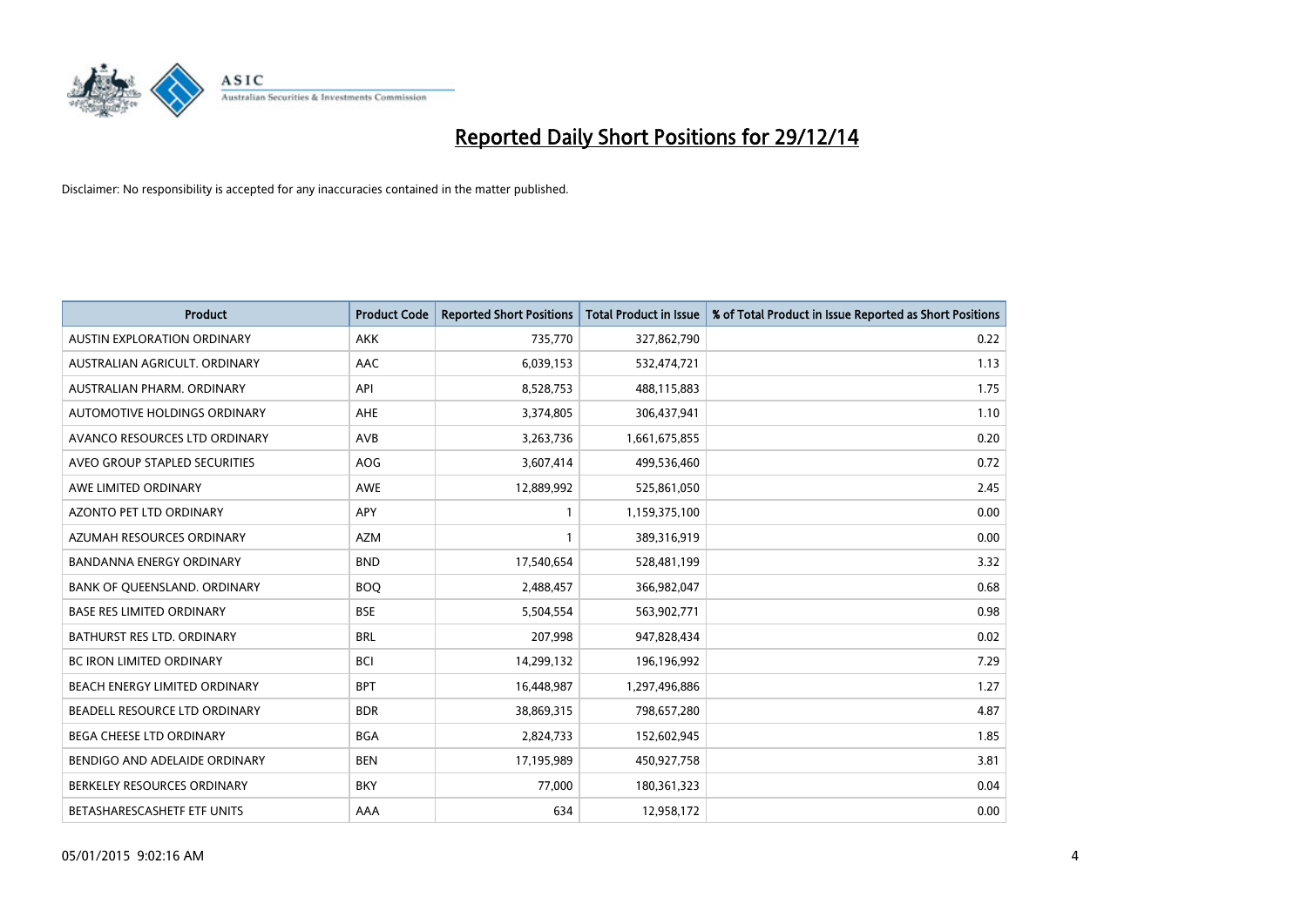

| <b>Product</b>                       | <b>Product Code</b> | <b>Reported Short Positions</b> | <b>Total Product in Issue</b> | % of Total Product in Issue Reported as Short Positions |
|--------------------------------------|---------------------|---------------------------------|-------------------------------|---------------------------------------------------------|
| <b>BHP BILLITON LIMITED ORDINARY</b> | <b>BHP</b>          | 11,829,709                      | 3,211,691,105                 | 0.37                                                    |
| <b>BIGAIR GROUP LIMITED ORDINARY</b> | <b>BGL</b>          | 35,375                          | 172,872,340                   | 0.02                                                    |
| <b>BILLABONG ORDINARY</b>            | <b>BBG</b>          | 21,709,560                      | 990,370,034                   | 2.19                                                    |
| <b>BLACKHAM RESOURCES ORDINARY</b>   | <b>BLK</b>          | 1,115,139                       | 143,614,941                   | 0.78                                                    |
| <b>BLACKMORES LIMITED ORDINARY</b>   | <b>BKL</b>          | 9,841                           | 17,224,199                    | 0.06                                                    |
| <b>BLUESCOPE STEEL LTD ORDINARY</b>  | <b>BSL</b>          | 9,984,153                       | 559,227,871                   | 1.79                                                    |
| <b>BOART LONGYEAR ORDINARY</b>       | <b>BLY</b>          | 20,723,626                      | 637,490,726                   | 3.25                                                    |
| BOART LONGYEAR RTS 12JAN15 FORUS     | <b>BLYR</b>         | 9,830,839                       | 624,613,413                   | 1.57                                                    |
| <b>BORA BORA RESOURCES ORDINARY</b>  | <b>BBR</b>          | 89,167                          | 34,970,000                    | 0.25                                                    |
| <b>BORAL LIMITED, ORDINARY</b>       | <b>BLD</b>          | 13,701,859                      | 782,736,249                   | 1.75                                                    |
| <b>BRADKEN LIMITED ORDINARY</b>      | <b>BKN</b>          | 1,874,520                       | 171,027,249                   | 1.10                                                    |
| <b>BRAMBLES LIMITED ORDINARY</b>     | <b>BXB</b>          | 6,339,933                       | 1,566,132,307                 | 0.40                                                    |
| BREVILLE GROUP LTD ORDINARY          | <b>BRG</b>          | 4,369,976                       | 130,095,322                   | 3.36                                                    |
| <b>BRICKWORKS LIMITED ORDINARY</b>   | <b>BKW</b>          | 42,201                          | 148,403,478                   | 0.03                                                    |
| BT INVESTMENT MNGMNT ORDINARY        | <b>BTT</b>          | 1,875                           | 292,408,424                   | 0.00                                                    |
| <b>BURSON GROUP LTD ORDINARY</b>     | <b>BAP</b>          | 1,763,955                       | 163,585,666                   | 1.08                                                    |
| <b>BURU ENERGY ORDINARY</b>          | <b>BRU</b>          | 16,386,086                      | 339,997,078                   | 4.82                                                    |
| <b>BWP TRUST ORDINARY UNITS</b>      | <b>BWP</b>          | 14,829,996                      | 639,724,826                   | 2.32                                                    |
| <b>CABCHARGE AUSTRALIA ORDINARY</b>  | CAB                 | 9,818,681                       | 120,430,683                   | 8.15                                                    |
| <b>CADENCE CAPITAL ORDINARY</b>      | <b>CDM</b>          | 170,000                         | 199,910,008                   | 0.09                                                    |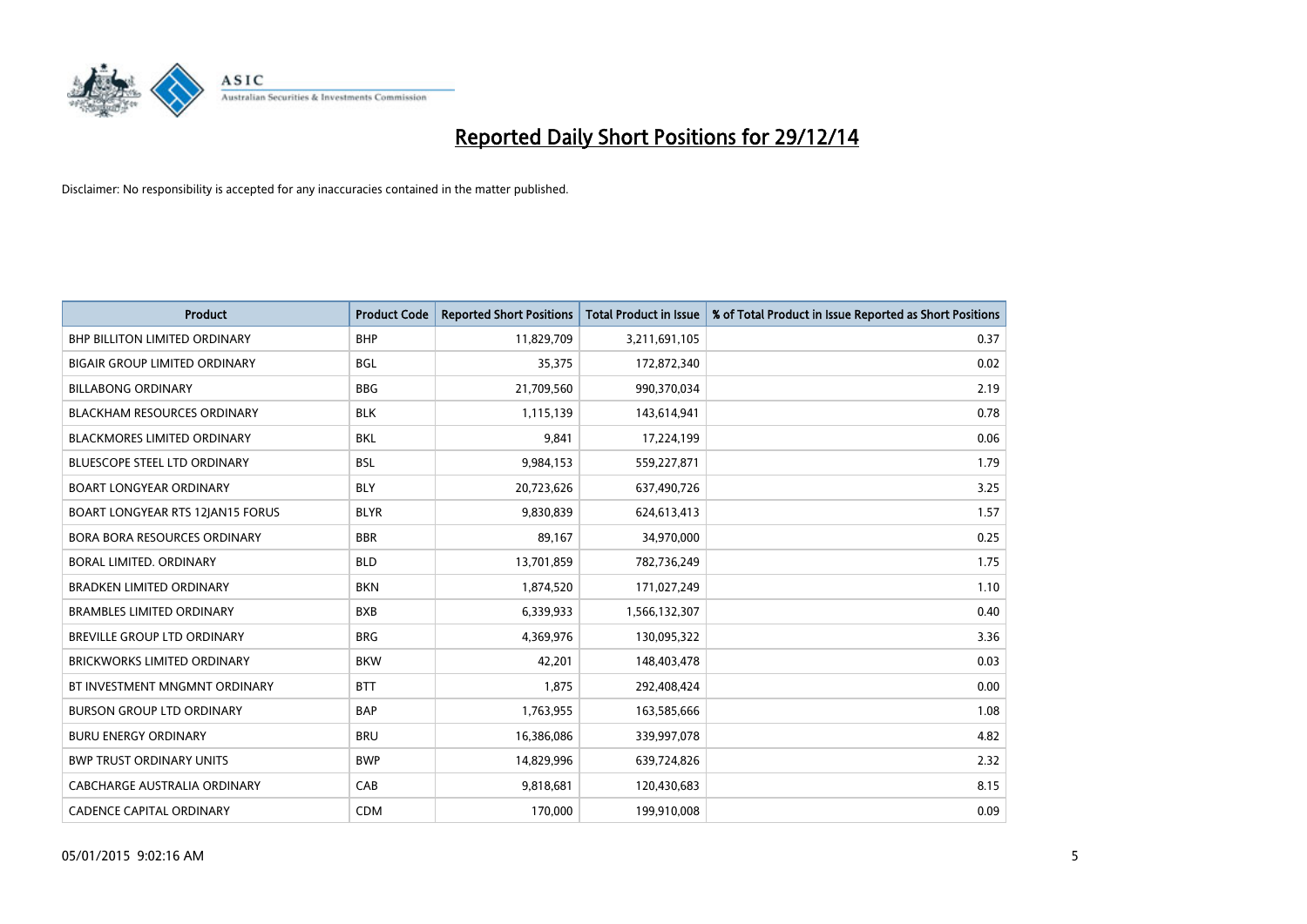

| <b>Product</b>                          | <b>Product Code</b> | <b>Reported Short Positions</b> | <b>Total Product in Issue</b> | % of Total Product in Issue Reported as Short Positions |
|-----------------------------------------|---------------------|---------------------------------|-------------------------------|---------------------------------------------------------|
| CALTEX AUSTRALIA ORDINARY               | <b>CTX</b>          | 1,086,958                       | 270,000,000                   | 0.40                                                    |
| CAPE LAMBERT RES LTD ORDINARY           | <b>CFE</b>          | 280,137                         | 626,686,586                   | 0.04                                                    |
| CAPITOL HEALTH ORDINARY                 | <b>CAJ</b>          | 760,545                         | 496,244,861                   | 0.15                                                    |
| <b>CARDNO LIMITED ORDINARY</b>          | CDD                 | 15,481,294                      | 164,362,901                   | 9.42                                                    |
| <b>CARINDALE PROPERTY UNIT</b>          | <b>CDP</b>          | 8,823                           | 70,000,000                    | 0.01                                                    |
| CARNARVON PETROLEUM ORDINARY            | <b>CVN</b>          | 1,956,906                       | 988,295,069                   | 0.20                                                    |
| CARNEGIE WAVE ENERGY ORDINARY           | <b>CWE</b>          | 500                             | 1,732,824,771                 | 0.00                                                    |
| CARSALES.COM LTD ORDINARY               | <b>CRZ</b>          | 14,421,854                      | 239,001,759                   | 6.03                                                    |
| <b>CASH CONVERTERS ORDINARY</b>         | CCV                 | 6,448,112                       | 478,876,525                   | 1.35                                                    |
| CEDAR WOODS PROP. ORDINARY              | <b>CWP</b>          | 228,132                         | 78,336,371                    | 0.29                                                    |
| CENTRAL PETROLEUM ORDINARY              | <b>CTP</b>          | 171,475                         | 368,718,957                   | 0.05                                                    |
| CENTURIA METRO REIT STAPLED             | <b>CMA</b>          | 698,404                         | 71,500,158                    | 0.98                                                    |
| CFS RETAIL TRUST GRP STAPLED SECURITIES | <b>CFX</b>          | 5,266,699                       | 3,050,355,727                 | 0.17                                                    |
| <b>CHALLENGER LIMITED ORDINARY</b>      | <b>CGF</b>          | 1,431,387                       | 569,725,821                   | 0.25                                                    |
| <b>CHANDLER MACLEOD LTD ORDINARY</b>    | <b>CMG</b>          | 666,195                         | 547,985,086                   | 0.12                                                    |
| CHARTER HALL GROUP STAPLED US PROHIBIT. | <b>CHC</b>          | 585,149                         | 355,051,540                   | 0.16                                                    |
| <b>CHARTER HALL RETAIL UNITS</b>        | <b>CQR</b>          | 14,890,649                      | 372,893,153                   | 3.99                                                    |
| <b>CHORUS LIMITED ORDINARY</b>          | <b>CNU</b>          | 69,577                          | 396,369,767                   | 0.02                                                    |
| CLEARVIEW WEALTH LTD ORDINARY           | <b>CVW</b>          | 10,001                          | 581,111,182                   | 0.00                                                    |
| CLINUVEL PHARMACEUT. ORDINARY           | <b>CUV</b>          | 39,693                          | 42,526,245                    | 0.09                                                    |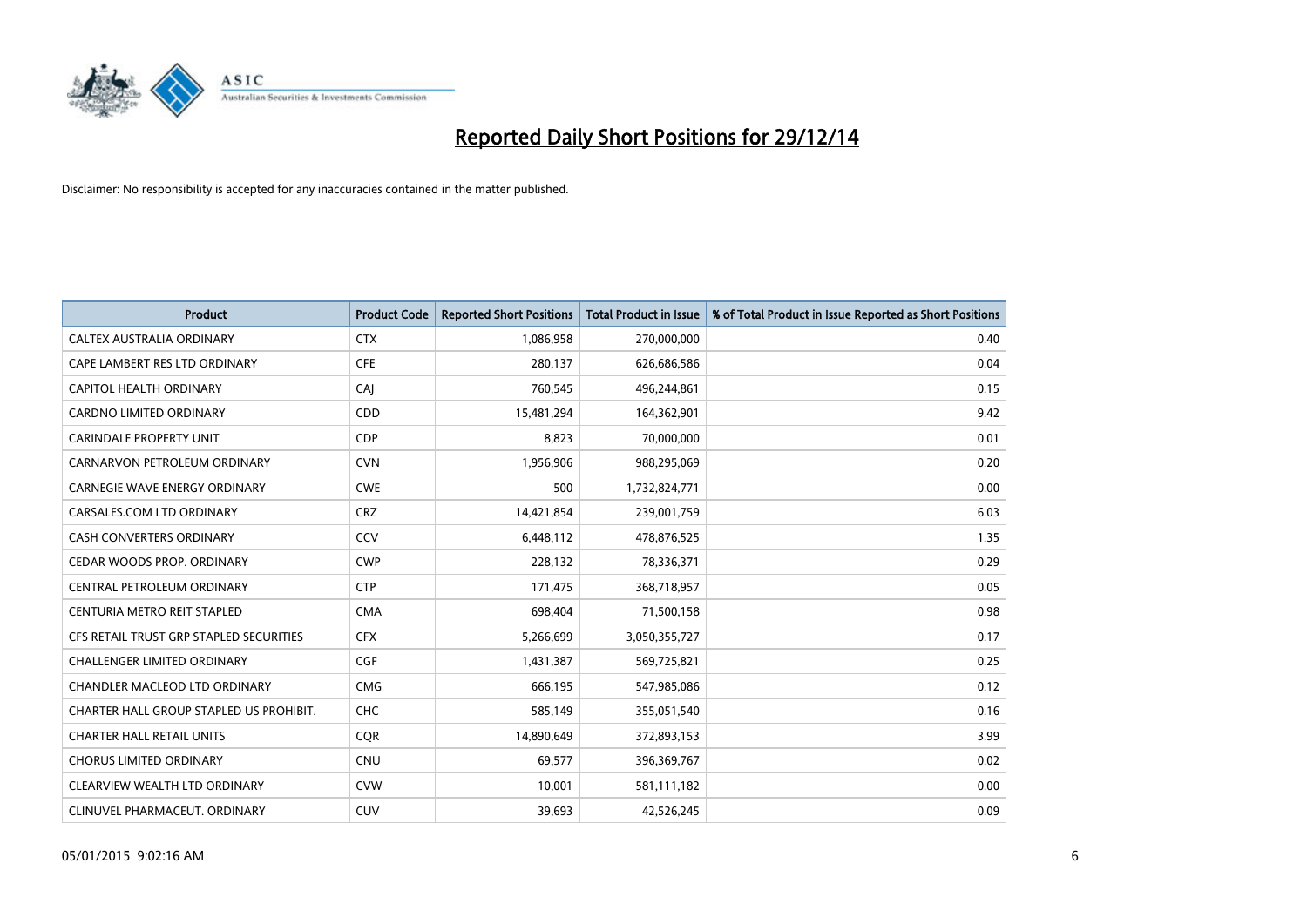

| <b>Product</b>                          | <b>Product Code</b> | <b>Reported Short Positions</b> | <b>Total Product in Issue</b> | % of Total Product in Issue Reported as Short Positions |
|-----------------------------------------|---------------------|---------------------------------|-------------------------------|---------------------------------------------------------|
| COAL OF AFRICA LTD ORDINARY             | <b>CZA</b>          | 426                             | 1,599,368,613                 | 0.00                                                    |
| COALSPUR MINES LTD ORDINARY             | <b>CPL</b>          | 437,573                         | 641,544,455                   | 0.07                                                    |
| COCA-COLA AMATIL ORDINARY               | <b>CCL</b>          | 26,619,159                      | 763,590,249                   | 3.49                                                    |
| <b>COCHLEAR LIMITED ORDINARY</b>        | <b>COH</b>          | 5,785,017                       | 57,081,775                    | 10.13                                                   |
| COCKATOO COAL ORDINARY                  | <b>COK</b>          | 167,987                         | 4,560,196,928                 | 0.00                                                    |
| <b>CODAN LIMITED ORDINARY</b>           | <b>CDA</b>          | 107,060                         | 176,969,924                   | 0.06                                                    |
| <b>COFFEY INTERNATIONAL ORDINARY</b>    | <b>COF</b>          | 6,077                           | 255,833,165                   | 0.00                                                    |
| <b>COKAL LTD ORDINARY</b>               | <b>CKA</b>          | 6,820                           | 471,487,926                   | 0.00                                                    |
| <b>COLLECTION HOUSE ORDINARY</b>        | <b>CLH</b>          | 3,120,704                       | 130,443,227                   | 2.39                                                    |
| <b>COLLINS FOODS LTD ORDINARY</b>       | <b>CKF</b>          | 9,693                           | 93,000,003                    | 0.01                                                    |
| COMMONWEALTH BANK, ORDINARY             | <b>CBA</b>          | 22,645,519                      | 1,621,319,194                 | 1.40                                                    |
| <b>COMPASS RESOURCES ORDINARY</b>       | <b>CMR</b>          | 7,472                           | 1,403,744,100                 | 0.00                                                    |
| <b>COMPUTERSHARE LTD ORDINARY</b>       | <b>CPU</b>          | 6,807,664                       | 556,203,079                   | 1.22                                                    |
| <b>COOPER ENERGY LTD ORDINARY</b>       | <b>COE</b>          | 98,886                          | 329,883,505                   | 0.03                                                    |
| <b>CORP TRAVEL LIMITED ORDINARY</b>     | <b>CTD</b>          | 666,691                         | 90,517,621                    | 0.74                                                    |
| <b>COVER-MORE GRP LTD ORDINARY</b>      | <b>CVO</b>          | 4,688,864                       | 317,750,000                   | 1.48                                                    |
| <b>CREDIT CORP GROUP ORDINARY</b>       | <b>CCP</b>          | 483,194                         | 46,296,407                    | 1.04                                                    |
| <b>CROMWELL PROP STAPLED SECURITIES</b> | <b>CMW</b>          | 8,494,041                       | 1,735,299,783                 | 0.49                                                    |
| <b>CROWE HORWATH AUS ORDINARY</b>       | <b>CRH</b>          | 5,135,789                       | 273,005,429                   | 1.88                                                    |
| <b>CROWN RESORTS LTD ORDINARY</b>       | <b>CWN</b>          | 13,928,159                      | 728,394,185                   | 1.91                                                    |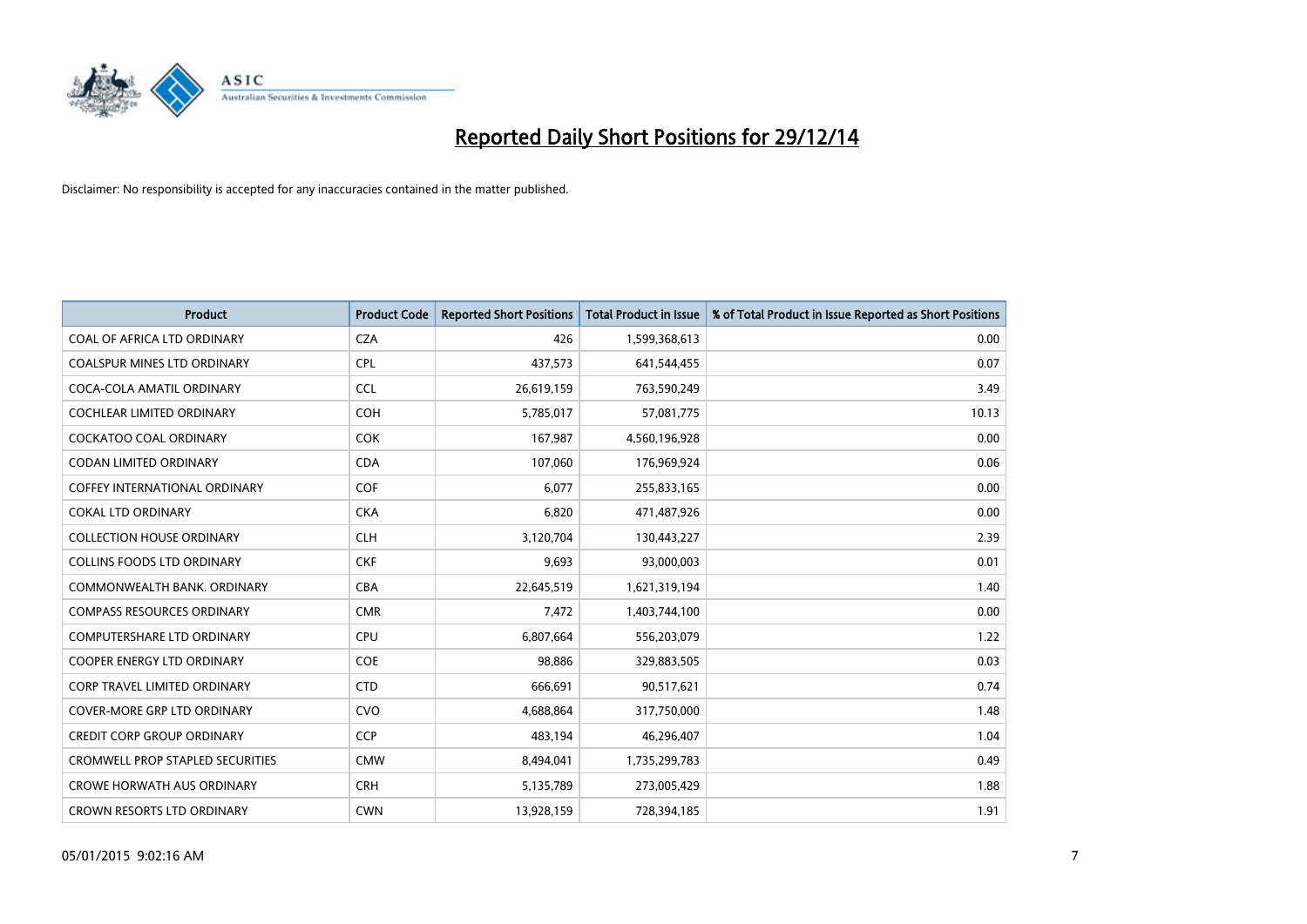

| <b>Product</b>                     | <b>Product Code</b> | <b>Reported Short Positions</b> | <b>Total Product in Issue</b> | % of Total Product in Issue Reported as Short Positions |
|------------------------------------|---------------------|---------------------------------|-------------------------------|---------------------------------------------------------|
| <b>CSG LIMITED ORDINARY</b>        | CSV                 | 458,448                         | 284,148,839                   | 0.16                                                    |
| <b>CSL LIMITED ORDINARY</b>        | <b>CSL</b>          | 1,134,928                       | 474,524,527                   | 0.24                                                    |
| <b>CSR LIMITED ORDINARY</b>        | <b>CSR</b>          | 12,505,821                      | 506,000,315                   | 2.47                                                    |
| <b>CUDECO LIMITED ORDINARY</b>     | CDU                 | 9,895,094                       | 243,055,501                   | 4.07                                                    |
| DATA#3 LIMITED ORDINARY            | <b>DTL</b>          | 30,759                          | 153,974,950                   | 0.02                                                    |
| DECMIL GROUP LIMITED ORDINARY      | <b>DCG</b>          | 1,031,701                       | 168,657,794                   | 0.61                                                    |
| DEEP YELLOW LIMITED ORDINARY       | <b>DYL</b>          | 1,002                           | 1,899,361,295                 | 0.00                                                    |
| DEVINE LIMITED ORDINARY            | <b>DVN</b>          | 2,000                           | 158,730,556                   | 0.00                                                    |
| DEXUS PROPERTY GROUP STAPLED UNITS | <b>DXS</b>          | 1,169,644                       | 905,531,797                   | 0.13                                                    |
| DICK SMITH HLDGS ORDINARY          | <b>DSH</b>          | 16,792,512                      | 236,511,364                   | 7.10                                                    |
| DISCOVERY METALS LTD ORDINARY      | <b>DML</b>          | 445,184                         | 644,039,581                   | 0.07                                                    |
| DOMINO PIZZA ENTERPR ORDINARY      | <b>DMP</b>          | 1,477,146                       | 86,160,773                    | 1.71                                                    |
| DONACO INTERNATIONAL ORDINARY      | <b>DNA</b>          | 9,707,396                       | 460,505,113                   | 2.11                                                    |
| DORAY MINERALS LTD ORDINARY        | <b>DRM</b>          | 111,988                         | 165,834,256                   | 0.07                                                    |
| DOWNER EDI LIMITED ORDINARY        | <b>DOW</b>          | 26,200,400                      | 435,399,975                   | 6.02                                                    |
| DRILLSEARCH ENERGY ORDINARY        | <b>DLS</b>          | 13,796,961                      | 461,101,450                   | 2.99                                                    |
| DUET GROUP STAPLED US PROHIBIT.    | <b>DUE</b>          | 18,989,987                      | 1,493,678,915                 | 1.27                                                    |
| DULUXGROUP LIMITED ORDINARY        | <b>DLX</b>          | 2,921,631                       | 388,543,268                   | 0.75                                                    |
| ECHO ENTERTAINMENT ORDINARY        | <b>EGP</b>          | 10,744,118                      | 825,672,730                   | 1.30                                                    |
| ELDERS LIMITED DEFERRED SETTLEMENT | <b>ELDDA</b>        | 238,008                         | 83,723,251                    | 0.28                                                    |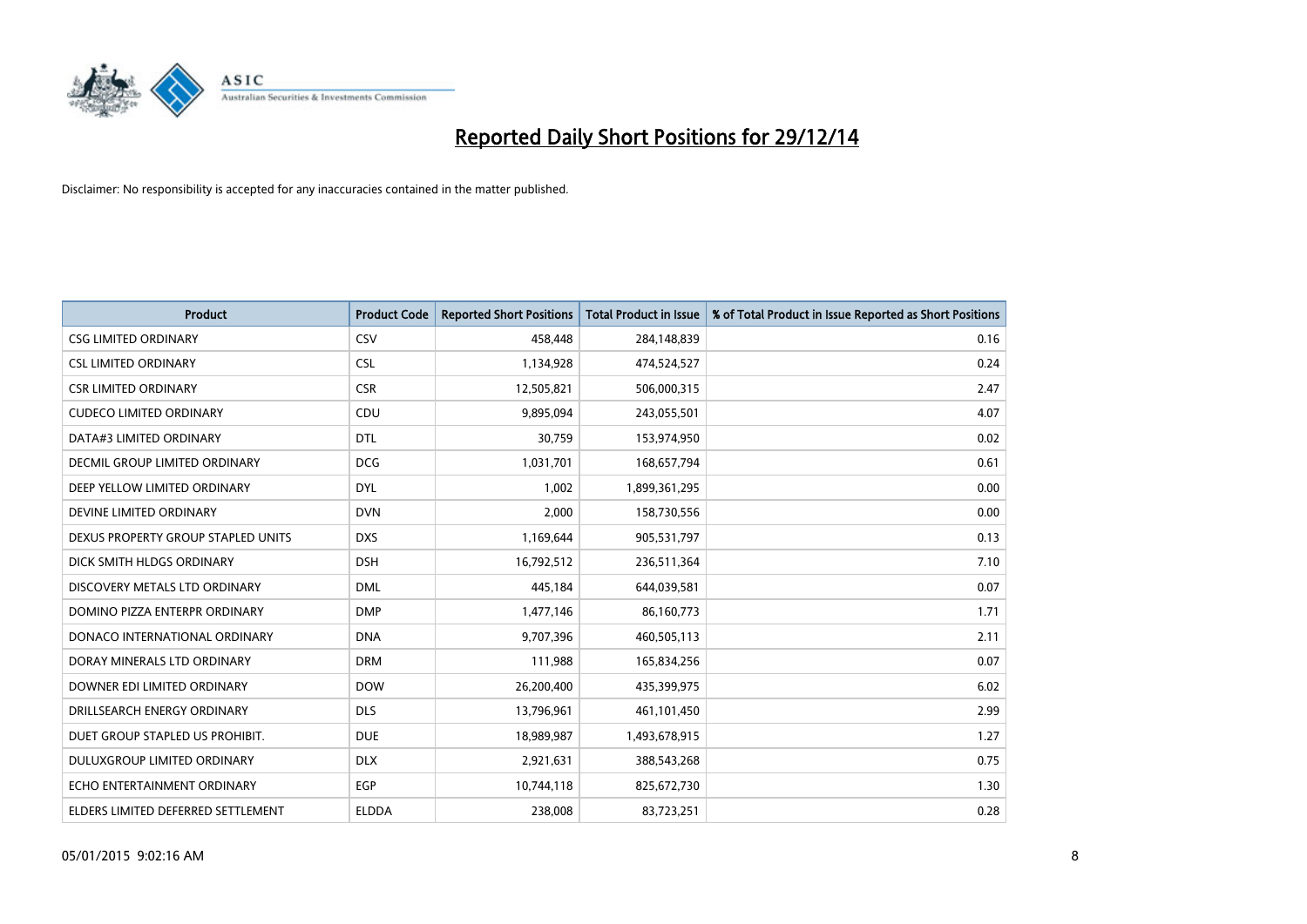

| <b>Product</b>                         | <b>Product Code</b> | <b>Reported Short Positions</b> | <b>Total Product in Issue</b> | % of Total Product in Issue Reported as Short Positions |
|----------------------------------------|---------------------|---------------------------------|-------------------------------|---------------------------------------------------------|
| ELEMENTAL MINERALS ORDINARY            | <b>ELM</b>          | 94,536                          | 381,850,877                   | 0.02                                                    |
| <b>EMECO HOLDINGS ORDINARY</b>         | EHL                 | 11,444,466                      | 599,675,707                   | 1.91                                                    |
| <b>ENDEAVOUR MIN CORP CDI 1:1</b>      | <b>EVR</b>          | 11,405                          | 49,121,346                    | 0.02                                                    |
| ENERGY RESOURCES ORDINARY 'A'          | <b>ERA</b>          | 12,085,918                      | 517,725,062                   | 2.33                                                    |
| <b>ENERGY WORLD CORPOR, ORDINARY</b>   | <b>EWC</b>          | 46,676,054                      | 1,734,166,672                 | 2.69                                                    |
| <b>ENSOGO LIMITED ORDINARY</b>         | E88                 | 212,388                         | 426,069,834                   | 0.05                                                    |
| EQUATORIAL RES LTD ORDINARY            | EQX                 | 33                              | 124,445,353                   | 0.00                                                    |
| EQUITY TRUSTEES ORDINARY               | EQT                 | 43,476                          | 19,269,445                    | 0.23                                                    |
| ERM POWER LIMITED ORDINARY             | EPW                 | 1,497,191                       | 241,477,698                   | 0.62                                                    |
| ESTIA HEALTH LTD ORDINARY              | <b>EHE</b>          | 220,120                         | 180,885,580                   | 0.12                                                    |
| EVOLUTION MINING LTD ORDINARY          | <b>EVN</b>          | 32,245,729                      | 714,921,647                   | 4.51                                                    |
| FAIRFAX MEDIA LTD ORDINARY             | FXJ                 | 50,079,915                      | 2,351,955,725                 | 2.13                                                    |
| FANTASTIC HOLDINGS ORDINARY            | <b>FAN</b>          | 14,643                          | 103,257,398                   | 0.01                                                    |
| <b>FAR LTD ORDINARY</b>                | FAR                 | 16,900,603                      | 3,126,808,427                 | 0.54                                                    |
| FEDERATION CNTRES ORD/UNIT STAPLED SEC | <b>FDC</b>          | 1,420,948                       | 1,427,641,565                 | 0.10                                                    |
| FINBAR GROUP LIMITED ORDINARY          | <b>FRI</b>          | 7,447                           | 228,720,815                   | 0.00                                                    |
| FISHER & PAYKEL H. ORDINARY            | FPH                 | 616,165                         | 557,785,365                   | 0.11                                                    |
| FLEETWOOD CORP ORDINARY                | <b>FWD</b>          | 1,518,820                       | 61,039,412                    | 2.49                                                    |
| FLETCHER BUILDING ORDINARY             | <b>FBU</b>          | 2,313,880                       | 687,854,788                   | 0.34                                                    |
| FLEXIGROUP LIMITED ORDINARY            | FXL                 | 7,803,238                       | 304,096,060                   | 2.57                                                    |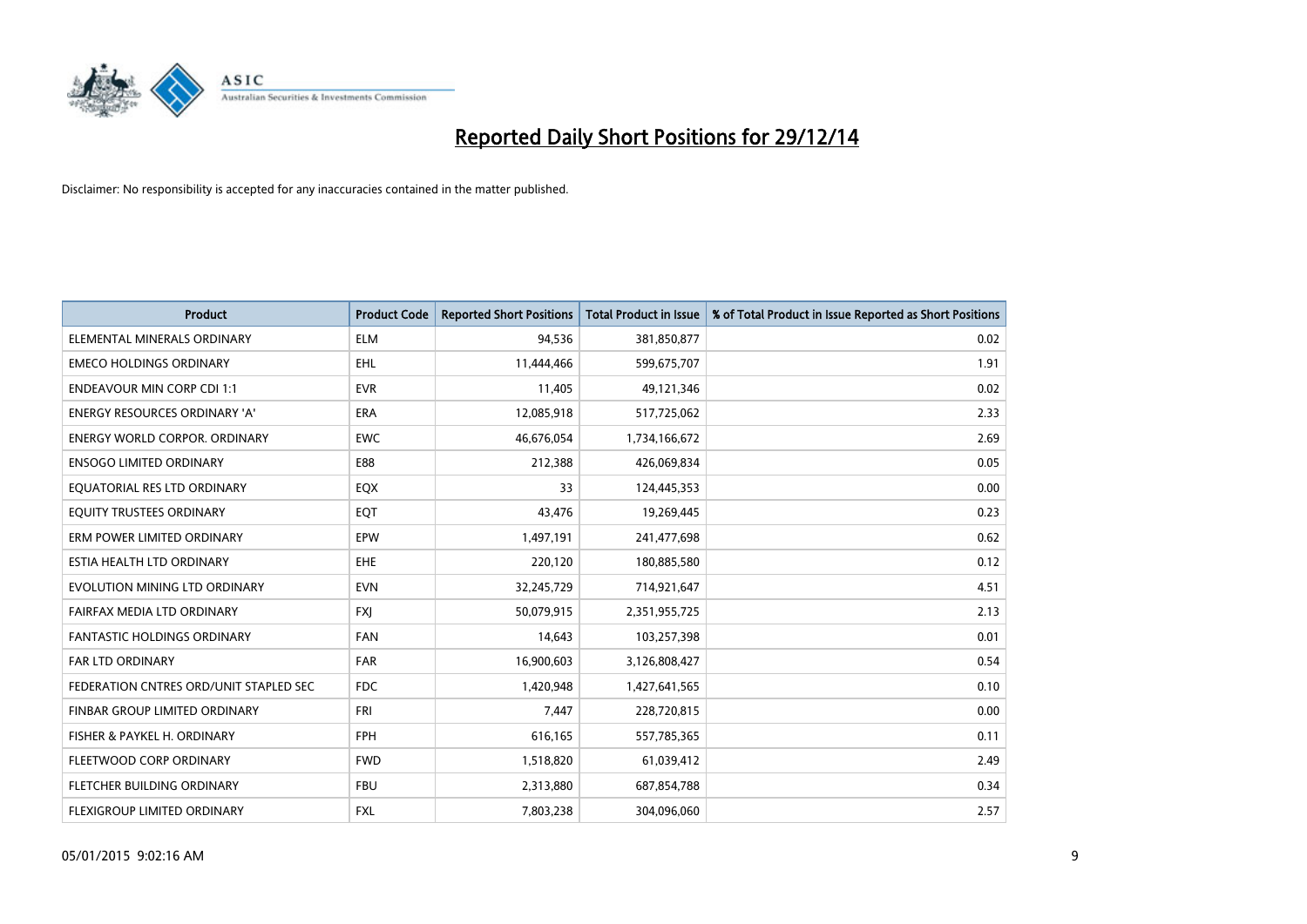

| <b>Product</b>                             | <b>Product Code</b> | <b>Reported Short Positions</b> | <b>Total Product in Issue</b> | % of Total Product in Issue Reported as Short Positions |
|--------------------------------------------|---------------------|---------------------------------|-------------------------------|---------------------------------------------------------|
| FLIGHT CENTRE TRAVEL ORDINARY              | <b>FLT</b>          | 6,217,013                       | 100,718,401                   | 6.17                                                    |
| FLINDERS MINES LTD ORDINARY                | <b>FMS</b>          | 165,000                         | 2,762,995,689                 | 0.01                                                    |
| <b>FOCUS MINERALS LTD ORDINARY</b>         | <b>FML</b>          | 6,523,221                       | 9,137,375,877                 | 0.07                                                    |
| FOLKESTONE EDU TRUST UNITS                 | <b>FET</b>          | 32,111                          | 205,992,922                   | 0.02                                                    |
| FONTERRA SHARE FUND ORDINARY UNITS         | <b>FSF</b>          | 109,403                         | 121,486,490                   | 0.09                                                    |
| FORTESCUE METALS GRP ORDINARY              | <b>FMG</b>          | 293,168,634                     | 3,113,798,151                 | 9.42                                                    |
| FREEDOM FOOD LTD ORDINARY                  | <b>FNP</b>          | 45,853                          | 152,689,663                   | 0.03                                                    |
| <b>FUNTASTIC LIMITED ORDINARY</b>          | <b>FUN</b>          | 370,000                         | 669,869,723                   | 0.06                                                    |
| <b>G.U.D. HOLDINGS ORDINARY</b>            | GUD                 | 3,042,767                       | 70,939,492                    | 4.29                                                    |
| <b>G8 EDUCATION LIMITED ORDINARY</b>       | <b>GEM</b>          | 18,117,830                      | 353,691,630                   | 5.12                                                    |
| <b>GALAXY RESOURCES ORDINARY</b>           | <b>GXY</b>          | 1,430,443                       | 1,064,533,669                 | 0.13                                                    |
| <b>GBST HOLDINGS., ORDINARY</b>            | GBT                 | 10,367                          | 66,561,725                    | 0.02                                                    |
| <b>GDI PROPERTY GRP STAPLED SECURITIES</b> | GDI                 | 315,912                         | 567,575,025                   | 0.06                                                    |
| <b>GENESIS ENERGY LTD ORDINARY</b>         | <b>GNE</b>          | 1,000                           | 1,000,000,000                 | 0.00                                                    |
| <b>GENETIC TECHNOLOGIES ORDINARY</b>       | <b>GTG</b>          | 3,167,280                       | 820,849,917                   | 0.39                                                    |
| <b>GENTRACK GROUP LTD ORDINARY</b>         | <b>GTK</b>          | 3,000                           | 72,699,510                    | 0.00                                                    |
| <b>GENWORTH MORTGAGE ORDINARY</b>          | <b>GMA</b>          | 13,945,509                      | 650,000,000                   | 2.15                                                    |
| <b>GEODYNAMICS LIMITED ORDINARY</b>        | GDY                 | 819                             | 435,880,130                   | 0.00                                                    |
| <b>GINDALBIE METALS LTD ORDINARY</b>       | GBG                 | 30,425,379                      | 1,495,306,811                 | 2.03                                                    |
| <b>GODFREYS GRP LTD ORDINARY</b>           | GFY                 | 419,535                         | 40,298,056                    | 1.04                                                    |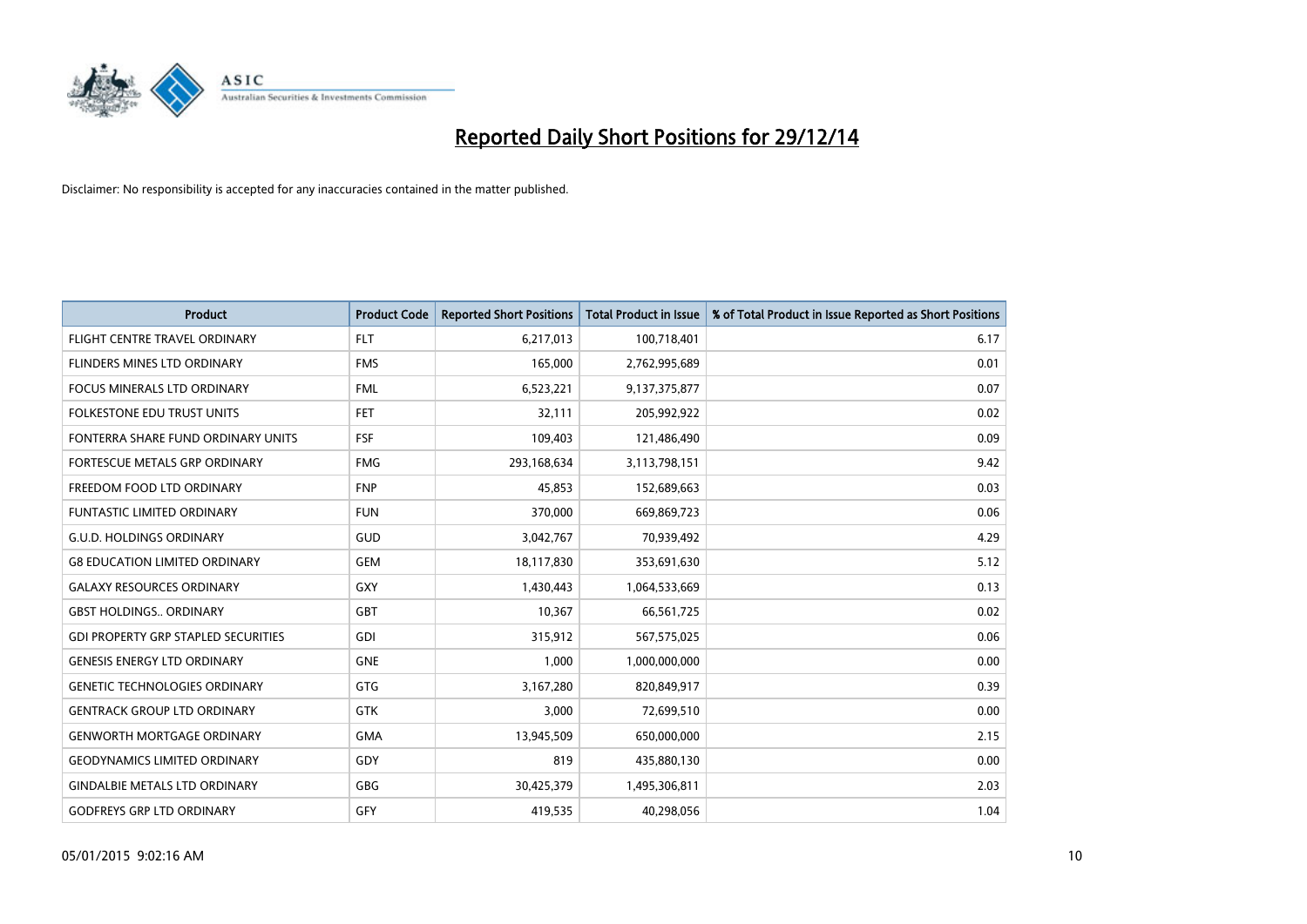

| <b>Product</b>                                   | <b>Product Code</b> | <b>Reported Short Positions</b> | <b>Total Product in Issue</b> | % of Total Product in Issue Reported as Short Positions |
|--------------------------------------------------|---------------------|---------------------------------|-------------------------------|---------------------------------------------------------|
| <b>GOLD ROAD RES LTD ORDINARY</b>                | <b>GOR</b>          | 2,180,457                       | 594,881,822                   | 0.37                                                    |
| <b>GOODMAN FIELDER, ORDINARY</b>                 | <b>GFF</b>          | 4,542,786                       | 1,955,559,207                 | 0.23                                                    |
| <b>GOODMAN GROUP STAPLED</b>                     | <b>GMG</b>          | 15,107,522                      | 1,745,460,061                 | 0.87                                                    |
| <b>GPT GROUP STAPLED SEC.</b>                    | GPT                 | 4,906,849                       | 1,685,460,955                 | 0.29                                                    |
| <b>GRAINCORP LIMITED A CLASS ORDINARY</b>        | <b>GNC</b>          | 15,819,747                      | 228,855,628                   | 6.91                                                    |
| <b>GRANGE RESOURCES, ORDINARY</b>                | <b>GRR</b>          | 11,699,586                      | 1,157,097,869                 | 1.01                                                    |
| <b>GREENCROSS LIMITED ORDINARY</b>               | GXL                 | 2,409,582                       | 111,447,503                   | 2.16                                                    |
| <b>GREENLAND MIN EN LTD ORDINARY</b>             | GGG                 | 3,435,418                       | 669,389,552                   | 0.51                                                    |
| GREENLAND MIN EN LTD RIGHTS 26-JUN-14            | GGGR                | 3,842                           | 88,685,050                    | 0.00                                                    |
| <b>GROWTHPOINT PROPERTY ORD/UNIT STAPLED SEC</b> | GOZ                 | 650,352                         | 554,602,697                   | 0.12                                                    |
| <b>GRYPHON MINERALS LTD ORDINARY</b>             | GRY                 | 2,206,555                       | 401,185,424                   | 0.55                                                    |
| <b>GUILDFORD COAL LTD ORDINARY</b>               | <b>GUF</b>          | 77,890                          | 917,612,681                   | 0.01                                                    |
| <b>GWA GROUP LTD ORDINARY</b>                    | <b>GWA</b>          | 16,121,982                      | 306,533,770                   | 5.26                                                    |
| HANSEN TECHNOLOGIES ORDINARY                     | <b>HSN</b>          | 19,588                          | 163,214,381                   | 0.01                                                    |
| <b>HARVEY NORMAN ORDINARY</b>                    | <b>HVN</b>          | 45,134,468                      | 1,110,603,911                 | 4.06                                                    |
| HEALTHSCOPE LIMITED. ORDINARY                    | <b>HSO</b>          | 19,293,002                      | 1,732,094,838                 | 1.11                                                    |
| <b>HENDERSON GROUP CDI 1:1</b>                   | <b>HGG</b>          | 3,875,176                       | 776,451,740                   | 0.50                                                    |
| HFA HOLDINGS LIMITED ORDINARY                    | <b>HFA</b>          | 308                             | 162,147,897                   | 0.00                                                    |
| <b>HIGHLANDS PACIFIC ORDINARY</b>                | <b>HIG</b>          | 3,153                           | 918,694,336                   | 0.00                                                    |
| HILLGROVE RES LTD ORDINARY                       | <b>HGO</b>          | 133,291                         | 147,711,123                   | 0.09                                                    |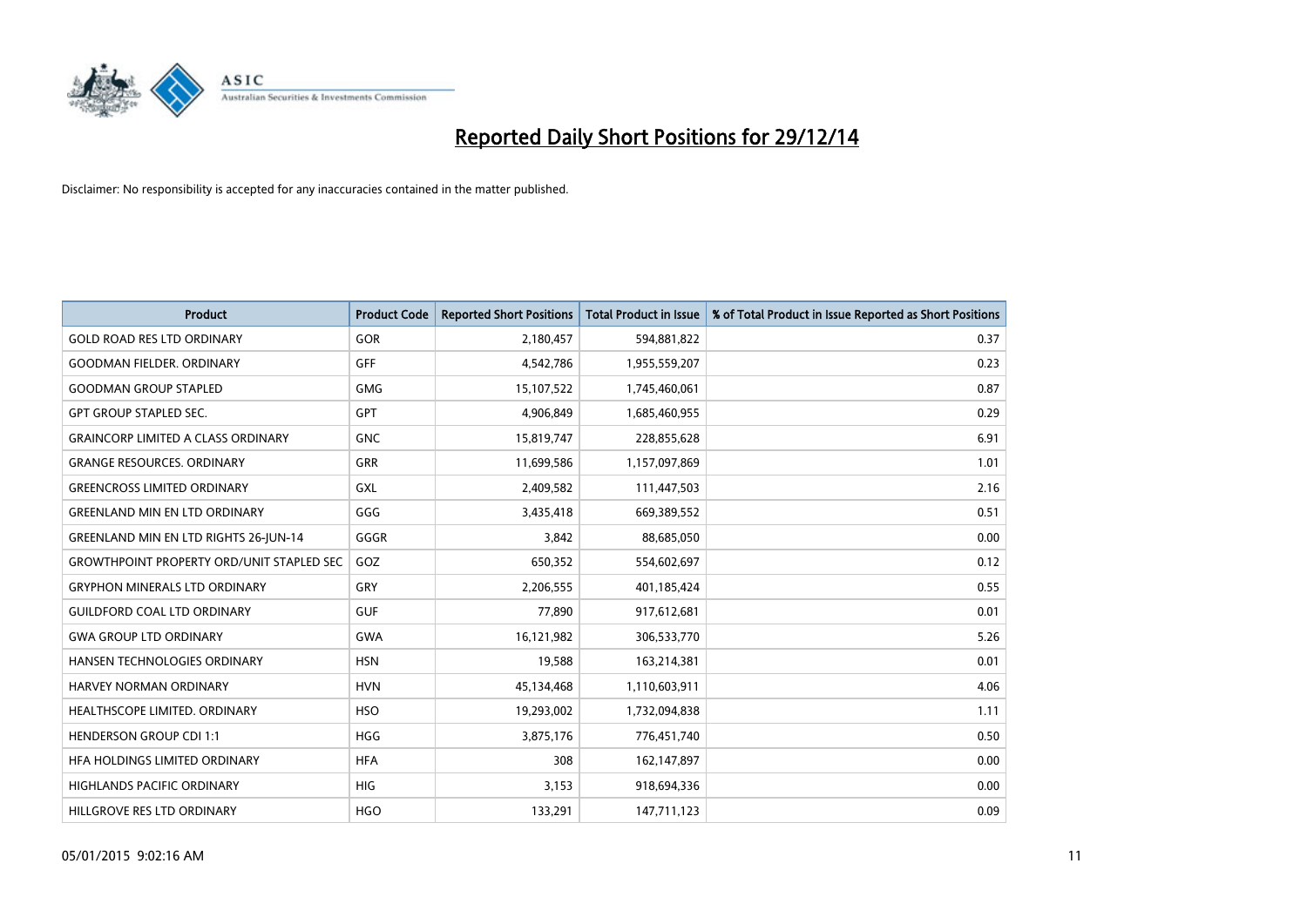

| <b>Product</b>                      | <b>Product Code</b> | <b>Reported Short Positions</b> | <b>Total Product in Issue</b> | % of Total Product in Issue Reported as Short Positions |
|-------------------------------------|---------------------|---------------------------------|-------------------------------|---------------------------------------------------------|
| <b>HILLS LTD ORDINARY</b>           | <b>HIL</b>          | 1,296,280                       | 231,985,526                   | 0.56                                                    |
| HORIZON OIL LIMITED ORDINARY        | <b>HZN</b>          | 35,535,071                      | 1,301,981,265                 | 2.73                                                    |
| <b>HOTEL PROPERTY STAPLED</b>       | <b>HPI</b>          | 218,295                         | 146,105,439                   | 0.15                                                    |
| HUON AQUACULTURE GRP ORDINARY       | <b>HUO</b>          | 905,261                         | 87,337,207                    | 1.04                                                    |
| <b>ICAR ASIA LTD ORDINARY</b>       | ICO                 | 411,664                         | 217,769,656                   | 0.19                                                    |
| <b>ICON ENERGY LIMITED ORDINARY</b> | <b>ICN</b>          | 100,000                         | 618,717,503                   | 0.02                                                    |
| <b>IINET LIMITED ORDINARY</b>       | <b>IIN</b>          | 4,498,682                       | 162, 163, 526                 | 2.77                                                    |
| ILUKA RESOURCES ORDINARY            | ILU                 | 19,996,265                      | 418,700,517                   | 4.78                                                    |
| <b>IMDEX LIMITED ORDINARY</b>       | <b>IMD</b>          | 1,928,786                       | 216,203,136                   | 0.89                                                    |
| IMF BENTHAM LTD ORDINARY            | <b>IMF</b>          | 4,614,522                       | 166,580,957                   | 2.77                                                    |
| <b>IMPEDIMED LIMITED ORDINARY</b>   | <b>IPD</b>          | 74,035                          | 292,942,957                   | 0.03                                                    |
| <b>INCITEC PIVOT ORDINARY</b>       | IPL                 | 31,362,368                      | 1,675,621,466                 | 1.87                                                    |
| INDEPENDENCE GROUP ORDINARY         | <b>IGO</b>          | 2,112,785                       | 234,256,573                   | 0.90                                                    |
| <b>INDOPHIL RESOURCES ORDINARY</b>  | <b>IRN</b>          | 6,214,501                       | 1,203,146,194                 | 0.52                                                    |
| <b>INDUSTRIA REIT STAPLED</b>       | <b>IDR</b>          | 406,237                         | 125,000,001                   | 0.32                                                    |
| INFIGEN ENERGY STAPLED SECURITIES   | <b>IFN</b>          | 3,106,947                       | 767,887,581                   | 0.40                                                    |
| <b>INFOMEDIA LTD ORDINARY</b>       | IFM                 | 836,049                         | 307,127,687                   | 0.27                                                    |
| INGENIA GROUP STAPLED SECURITIES    | <b>INA</b>          | 9,848,729                       | 878,851,910                   | 1.12                                                    |
| <b>INSURANCE AUSTRALIA ORDINARY</b> | IAG                 | 7,650,943                       | 2,341,618,048                 | 0.33                                                    |
| <b>INTREPID MINES ORDINARY</b>      | IAU                 | 563,482                         | 369,869,196                   | 0.15                                                    |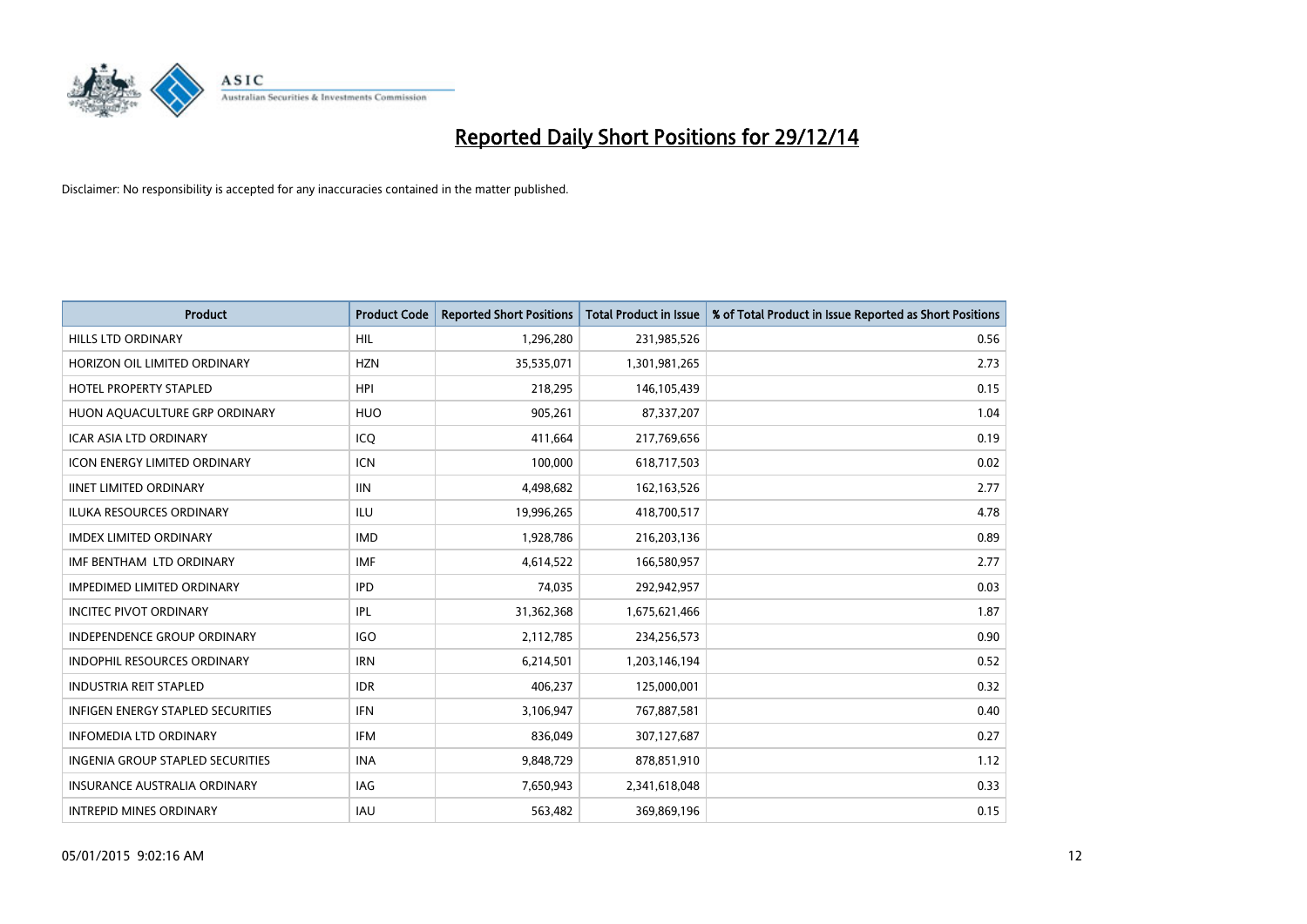

| <b>Product</b>                                  | <b>Product Code</b> | <b>Reported Short Positions</b> | <b>Total Product in Issue</b> | % of Total Product in Issue Reported as Short Positions |
|-------------------------------------------------|---------------------|---------------------------------|-------------------------------|---------------------------------------------------------|
| <b>INVESTA OFFICE FUND STAPLED SECURITIES</b>   | <b>IOF</b>          | 790,709                         | 614,047,458                   | 0.13                                                    |
| <b>INVOCARE LIMITED ORDINARY</b>                | <b>IVC</b>          | 3,709,088                       | 110,030,298                   | 3.37                                                    |
| <b>IOOF HOLDINGS LTD ORDINARY</b>               | IFL                 | 13,994,532                      | 300,133,752                   | 4.66                                                    |
| IPH LIMITED ORDINARY                            | <b>IPH</b>          | 548,406                         | 157,559,499                   | 0.35                                                    |
| <b>IPROPERTY GROUP LTD ORDINARY</b>             | <b>IPP</b>          | 1,976,652                       | 186,703,204                   | 1.06                                                    |
| <b>IRESS LIMITED ORDINARY</b>                   | <b>IRE</b>          | 5,999,710                       | 159,097,319                   | 3.77                                                    |
| <b>ISELECT LTD ORDINARY</b>                     | <b>ISU</b>          | 1,265,426                       | 261,489,894                   | 0.48                                                    |
| <b>ISENTIA GROUP LTD ORDINARY</b>               | <b>ISD</b>          | 386,434                         | 200,000,001                   | 0.19                                                    |
| <b>ISENTRIC LTD. ORDINARY</b>                   | ICU                 | 74,064                          | 77,362,962                    | 0.10                                                    |
| <b>JAMES HARDIE INDUST CHESS DEPOSITARY INT</b> | <b>IHX</b>          | 10,084,562                      | 445,229,454                   | 2.27                                                    |
| JAPARA HEALTHCARE LT ORDINARY                   | <b>IHC</b>          | 13,038,454                      | 263,046,592                   | 4.96                                                    |
| <b>IB HI-FI LIMITED ORDINARY</b>                | <b>IBH</b>          | 12,767,107                      | 98,950,309                    | 12.90                                                   |
| KAROON GAS AUSTRALIA ORDINARY                   | <b>KAR</b>          | 18,875,826                      | 250,085,718                   | 7.55                                                    |
| KATHMANDU HOLD LTD ORDINARY                     | <b>KMD</b>          | 4,848,993                       | 201,484,583                   | 2.41                                                    |
| <b>KBL MINING LIMITED ORDINARY</b>              | <b>KBL</b>          | 1,820                           | 393,535,629                   | 0.00                                                    |
| KINGSGATE CONSOLID. ORDINARY                    | <b>KCN</b>          | 21,120,875                      | 223,584,937                   | 9.45                                                    |
| KINGSROSE MINING LTD ORDINARY                   | <b>KRM</b>          | 478,292                         | 358,611,493                   | 0.13                                                    |
| <b>KOGI IRON LTD ORDINARY</b>                   | <b>KFE</b>          | 2,736,553                       | 376,669,836                   | 0.73                                                    |
| LEIGHTON HOLDINGS ORDINARY                      | LEI                 | 6,428,615                       | 338,503,563                   | 1.90                                                    |
| LEND LEASE GROUP UNIT/ORD STAPLED               | LLC                 | 1,988,053                       | 579,596,726                   | 0.34                                                    |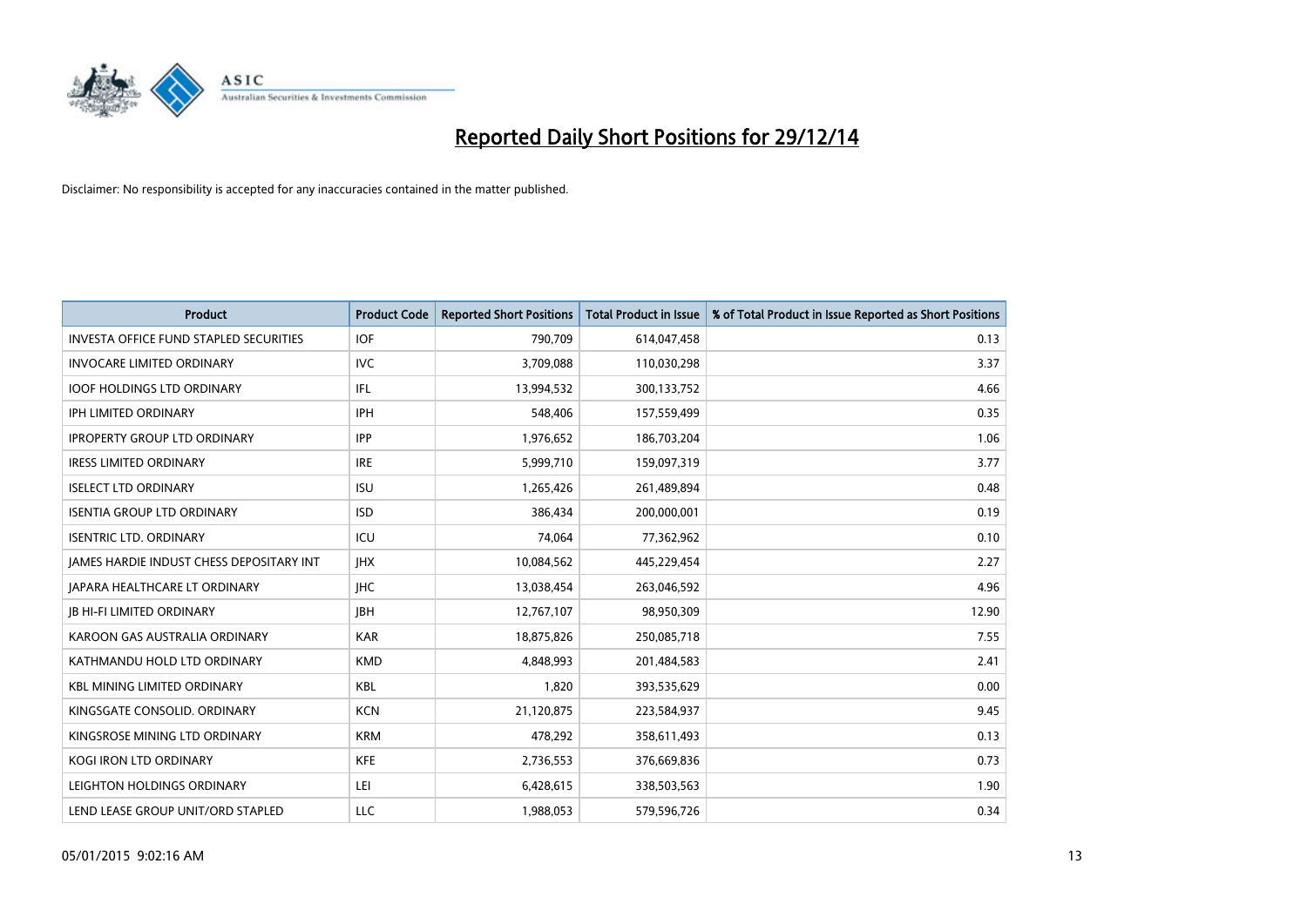

| <b>Product</b>                        | <b>Product Code</b> | <b>Reported Short Positions</b> | <b>Total Product in Issue</b> | % of Total Product in Issue Reported as Short Positions |
|---------------------------------------|---------------------|---------------------------------|-------------------------------|---------------------------------------------------------|
| LIFESTYLE COMMUNIT, ORDINARY          | LIC                 | 24,575                          | 101,220,131                   | 0.02                                                    |
| LIQUEFIED NATURAL ORDINARY            | <b>LNG</b>          | 11,836,183                      | 462,223,201                   | 2.56                                                    |
| LOGICAMMS LIMITED ORDINARY            | <b>LCM</b>          | 12,024                          | 71,178,179                    | 0.02                                                    |
| LONESTAR RESO LTD ORDINARY            | <b>LNR</b>          | 107,183                         | 752,187,211                   | 0.01                                                    |
| LUCAPA DIAMOND LTD ORDINARY           | <b>LOM</b>          | 7,477                           | 181,872,742                   | 0.00                                                    |
| LYNAS CORPORATION ORDINARY            | <b>LYC</b>          | 77,291,684                      | 3,370,955,034                 | 2.29                                                    |
| M2 GRP LTD ORDINARY                   | <b>MTU</b>          | 3,031,140                       | 181,905,060                   | 1.67                                                    |
| MACA LIMITED ORDINARY                 | <b>MLD</b>          | 498,194                         | 232,676,373                   | 0.21                                                    |
| <b>MACMAHON HOLDINGS ORDINARY</b>     | <b>MAH</b>          | 2,582,174                       | 1,261,699,966                 | 0.20                                                    |
| MACO ATLAS ROADS GRP ORDINARY STAPLED | <b>MQA</b>          | 12,710,923                      | 511,538,852                   | 2.48                                                    |
| MACQUARIE GROUP LTD ORDINARY          | <b>MQG</b>          | 360,677                         | 324,342,024                   | 0.11                                                    |
| MAGELLAN FIN GRP LTD ORDINARY         | <b>MFG</b>          | 2,184,104                       | 159,818,691                   | 1.37                                                    |
| <b>MANTRA GROUP LTD ORDINARY</b>      | <b>MTR</b>          | 4,494,955                       | 249,471,229                   | 1.80                                                    |
| <b>MATRIX C &amp; E LTD ORDINARY</b>  | <b>MCE</b>          | 2,565,538                       | 94,555,428                    | 2.71                                                    |
| MAVERICK DRILLING ORDINARY            | <b>MAD</b>          | 1,604,439                       | 544,321,602                   | 0.29                                                    |
| MAXITRANS INDUSTRIES ORDINARY         | <b>MXI</b>          | 14,089                          | 185,075,653                   | 0.01                                                    |
| MAYNE PHARMA LTD ORDINARY             | <b>MYX</b>          | 17,064,760                      | 591,881,071                   | 2.88                                                    |
| MCMILLAN SHAKESPEARE ORDINARY         | <b>MMS</b>          | 913,662                         | 77,525,801                    | 1.18                                                    |
| <b>MCPHERSON'S LTD ORDINARY</b>       | <b>MCP</b>          | 10,001                          | 96,684,407                    | 0.01                                                    |
| MEDIBANK PRIVATE LTD ORDINARY         | <b>MPL</b>          | 54,994,969                      | 2,754,003,240                 | 2.00                                                    |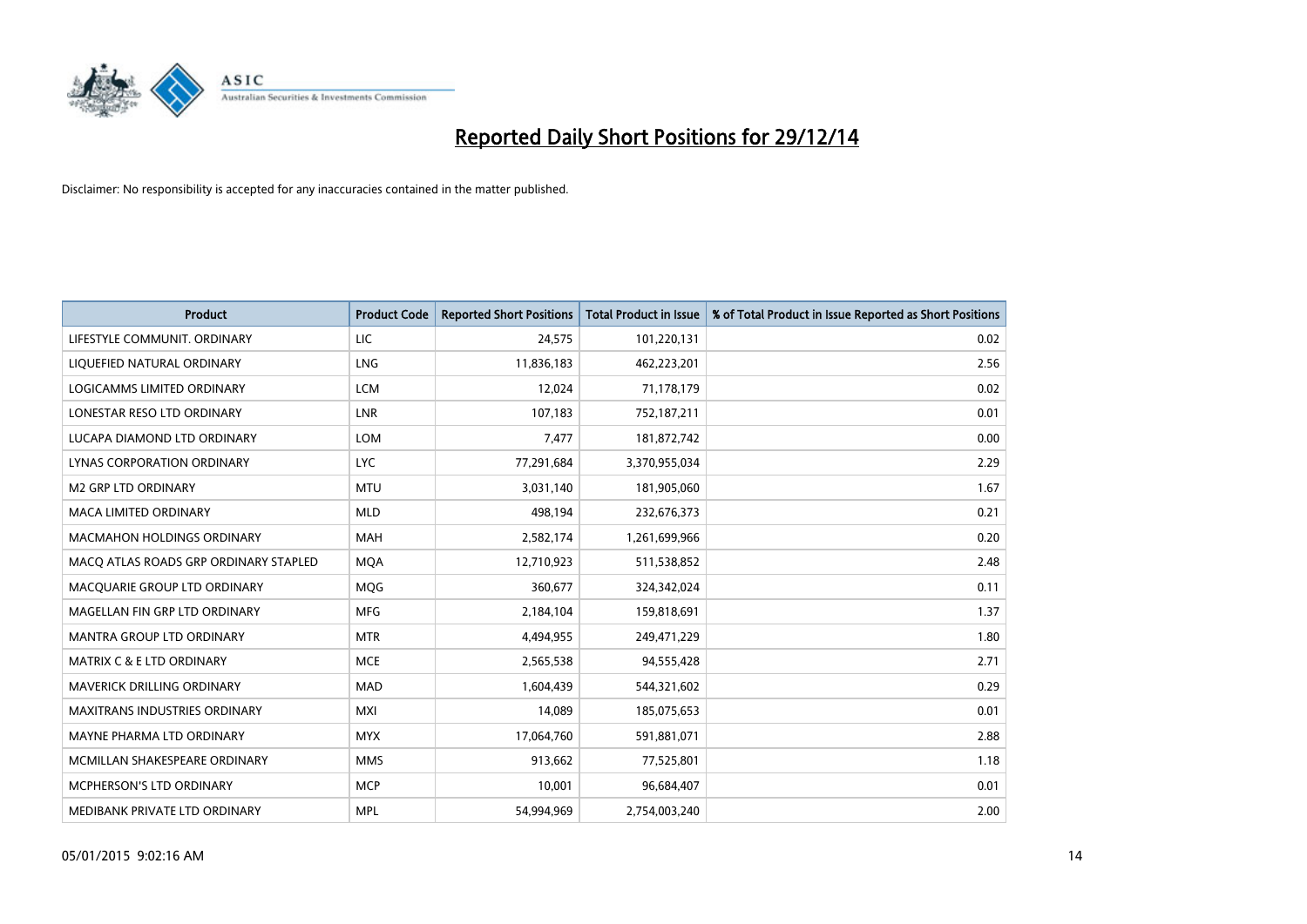

| <b>Product</b>                      | <b>Product Code</b> | <b>Reported Short Positions</b> | <b>Total Product in Issue</b> | % of Total Product in Issue Reported as Short Positions |
|-------------------------------------|---------------------|---------------------------------|-------------------------------|---------------------------------------------------------|
| MEDUSA MINING LTD ORDINARY          | <b>MML</b>          | 12,937,185                      | 207,794,301                   | 6.23                                                    |
| MEO AUSTRALIA LTD ORDINARY          | <b>MEO</b>          | 411,000                         | 750,488,387                   | 0.05                                                    |
| MERIDIAN ENERGY INSTALMENT RECEIPTS | <b>MEZCA</b>        | 200,000                         | 1,255,413,626                 | 0.02                                                    |
| MESOBLAST LIMITED ORDINARY          | <b>MSB</b>          | 25,253,839                      | 324,176,029                   | 7.79                                                    |
| METALS X LIMITED ORDINARY           | <b>MLX</b>          | 78,966                          | 413,957,186                   | 0.02                                                    |
| METCASH LIMITED ORDINARY            | <b>MTS</b>          | 98,217,306                      | 903,309,574                   | 10.87                                                   |
| METMINCO LIMITED ORDINARY           | <b>MNC</b>          | 22,000                          | 1,855,516,023                 | 0.00                                                    |
| MIGHTY RIVER POWER ORDINARY         | <b>MYT</b>          | 1,758,966                       | 1,400,012,517                 | 0.13                                                    |
| MINCOR RESOURCES NL ORDINARY        | <b>MCR</b>          | 79,066                          | 188,208,274                   | 0.04                                                    |
| MINERAL DEPOSITS ORDINARY           | <b>MDL</b>          | 861,202                         | 103,676,341                   | 0.83                                                    |
| MINERAL RESOURCES. ORDINARY         | <b>MIN</b>          | 16,095,226                      | 187,270,274                   | 8.59                                                    |
| MINT PAYMENTS LTD ORDINARY          | <b>MNW</b>          | 27,180                          | 470,635,552                   | 0.01                                                    |
| MIRABELA NICKEL LTD ORDINARY        | <b>MBN</b>          | 2,012,293                       | 929,710,216                   | 0.22                                                    |
| MIRVAC GROUP STAPLED SECURITIES     | <b>MGR</b>          | 13,810,749                      | 3,697,197,370                 | 0.37                                                    |
| <b>MMAOFFSHOR ORDINARY</b>          | <b>MRM</b>          | 22,526,556                      | 368,666,221                   | 6.11                                                    |
| MOLOPO ENERGY LTD ORDINARY          | <b>MPO</b>          | 30,833                          | 248,705,730                   | 0.01                                                    |
| MONADELPHOUS GROUP ORDINARY         | <b>MND</b>          | 6,965,974                       | 92,998,380                    | 7.49                                                    |
| MONASH IVF GROUP LTD ORDINARY       | <b>MVF</b>          | 720,492                         | 231,081,089                   | 0.31                                                    |
| MORTGAGE CHOICE LTD ORDINARY        | <b>MOC</b>          | 21,026                          | 124,216,248                   | 0.02                                                    |
| <b>MOUNT GIBSON IRON ORDINARY</b>   | <b>MGX</b>          | 60,331,719                      | 1,090,805,085                 | 5.53                                                    |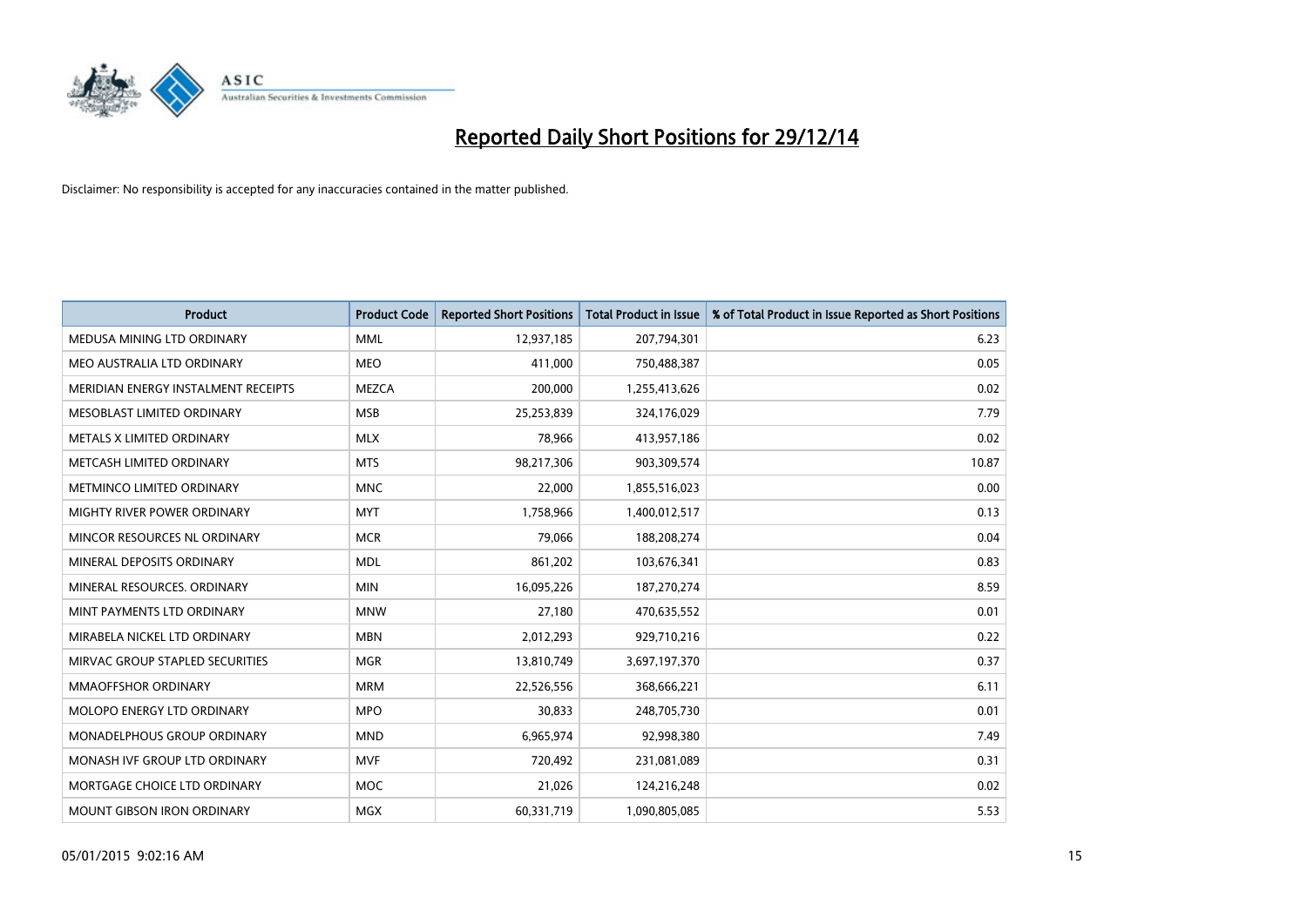

| <b>Product</b>                | <b>Product Code</b> | <b>Reported Short Positions</b> | <b>Total Product in Issue</b> | % of Total Product in Issue Reported as Short Positions |
|-------------------------------|---------------------|---------------------------------|-------------------------------|---------------------------------------------------------|
| MULTIPLEX SITES SITES         | <b>MXUPA</b>        | 2,100                           | 4,500,000                     | 0.05                                                    |
| MYER HOLDINGS LTD ORDINARY    | <b>MYR</b>          | 94,677,634                      | 585,689,551                   | 16.17                                                   |
| MYSTATE LIMITED ORDINARY      | <b>MYS</b>          | 6,106                           | 87,283,417                    | 0.01                                                    |
| NANOSONICS LIMITED ORDINARY   | <b>NAN</b>          | 2,558,640                       | 264,362,826                   | 0.97                                                    |
| NATIONAL AUST, BANK ORDINARY  | <b>NAB</b>          | 9,361,924                       | 2,418,946,074                 | 0.39                                                    |
| NATIONAL STORAGE STAPLED      | <b>NSR</b>          | 1,809,357                       | 295,631,660                   | 0.61                                                    |
| NAVITAS LIMITED ORDINARY      | <b>NVT</b>          | 3,557,750                       | 376,037,813                   | 0.95                                                    |
| NEARMAP LTD ORDINARY          | <b>NEA</b>          | 2,042,940                       | 347,646,101                   | 0.59                                                    |
| NEOMETALS LTD ORDINARY        | <b>NMT</b>          | 3,015                           | 499,453,895                   | 0.00                                                    |
| NEON ENERGY LIMITED ORDINARY  | <b>NEN</b>          | 13,245                          | 553,037,848                   | 0.00                                                    |
| NEW HOPE CORPORATION ORDINARY | <b>NHC</b>          | 1,409,085                       | 830,999,449                   | 0.17                                                    |
| NEWCREST MINING ORDINARY      | <b>NCM</b>          | 8,805,734                       | 766,510,971                   | 1.15                                                    |
| NEWS CORP A NON-VOTING CDI    | <b>NWSLV</b>        | 40,848                          | 2,852,304                     | 1.43                                                    |
| NEWS CORP B VOTING CDI        | <b>NWS</b>          | 2,289,138                       | 37,331,492                    | 6.13                                                    |
| NEWSAT LIMITED ORDINARY       | <b>NWT</b>          | 6,460,140                       | 643,574,841                   | 1.00                                                    |
| NEXTDC LIMITED ORDINARY       | <b>NXT</b>          | 17,318,477                      | 193,154,486                   | 8.97                                                    |
| NEXUS ENERGY LIMITED ORDINARY | <b>NXS</b>          | 83,983                          | 1,330,219,459                 | 0.01                                                    |
| NIB HOLDINGS LIMITED ORDINARY | <b>NHF</b>          | 2,120,599                       | 439,004,182                   | 0.48                                                    |
| NINE ENTERTAINMENT ORDINARY   | <b>NEC</b>          | 17,783,859                      | 940,295,023                   | 1.89                                                    |
| NOBLE MINERAL RES ORDINARY    | <b>NMG</b>          | 2,365,726                       | 666,397,952                   | 0.36                                                    |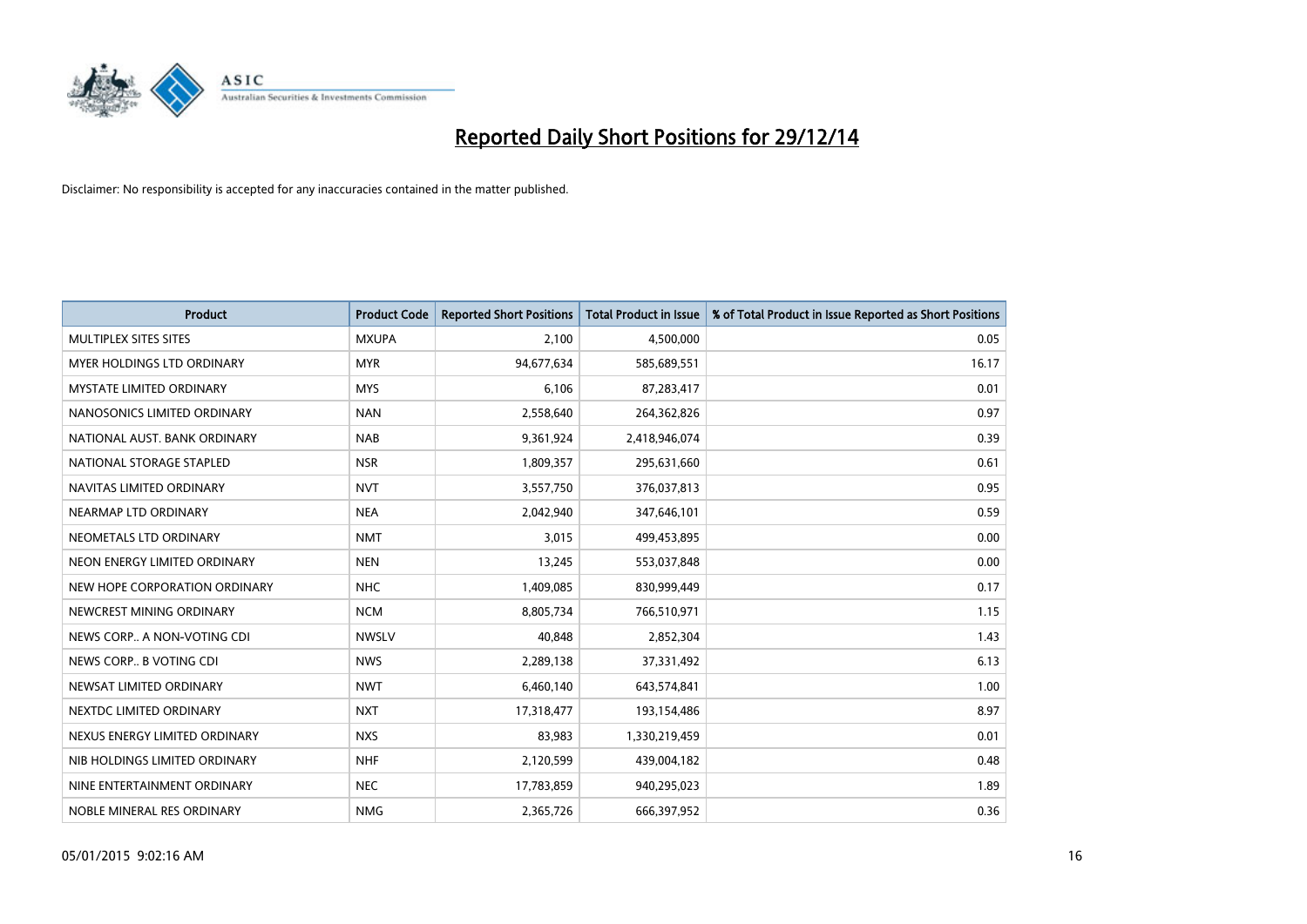

| <b>Product</b>                           | <b>Product Code</b> | <b>Reported Short Positions</b> | <b>Total Product in Issue</b> | % of Total Product in Issue Reported as Short Positions |
|------------------------------------------|---------------------|---------------------------------|-------------------------------|---------------------------------------------------------|
| NORTHERN IRON LTD ORDINARY               | <b>NFE</b>          | 11,392                          | 484,405,314                   | 0.00                                                    |
| NORTHERN STAR ORDINARY                   | <b>NST</b>          | 16,035,634                      | 592,256,718                   | 2.71                                                    |
| NOVION PROPERTY GRP STAPLED SECURITIES   | <b>NVN</b>          | 21,561,011                      | 3,050,627,717                 | 0.71                                                    |
| NRW HOLDINGS LIMITED ORDINARY            | <b>NWH</b>          | 15,622,056                      | 278,888,011                   | 5.60                                                    |
| NUFARM LIMITED ORDINARY                  | <b>NUF</b>          | 6,960,942                       | 264,858,589                   | 2.63                                                    |
| NUPLEX INDUSTRIES ORDINARY               | <b>NPX</b>          | 1,000                           | 198,125,827                   | 0.00                                                    |
| OCEANAGOLD CORP. CHESS DEPOSITARY INT    | OGC                 | 1,896,209                       | 301,520,186                   | 0.63                                                    |
| OIL SEARCH LTD ORDINARY                  | OSH                 | 23,064,264                      | 1,522,692,587                 | 1.51                                                    |
| OM HOLDINGS LIMITED ORDINARY             | OMH                 | 58.082                          | 733,423,337                   | 0.01                                                    |
| OOH!MEDIA LIMITED ORDINARY               | OML                 | 617,690                         | 149,882,534                   | 0.41                                                    |
| ORICA LIMITED ORDINARY                   | ORI                 | 24,731,474                      | 372,743,291                   | 6.63                                                    |
| ORIGIN ENERGY ORDINARY                   | <b>ORG</b>          | 9,289,754                       | 1,106,307,961                 | 0.84                                                    |
| OROCOBRE LIMITED ORDINARY                | <b>ORE</b>          | 3,021,123                       | 132,041,911                   | 2.29                                                    |
| ORORA LIMITED ORDINARY                   | <b>ORA</b>          | 1,371,268                       | 1,206,684,923                 | 0.11                                                    |
| OROTONGROUP LIMITED ORDINARY             | <b>ORL</b>          | 451,198                         | 40,880,902                    | 1.10                                                    |
| OROYA MINING LIMITED DEFERRED SETTLEMENT | <b>ORODA</b>        | 26,017                          | 31,588,724                    | 0.08                                                    |
| OZ MINERALS ORDINARY                     | OZL                 | 7,092,417                       | 303,470,022                   | 2.34                                                    |
| OZFOREX GROUP LTD ORDINARY               | <b>OFX</b>          | 8,397,235                       | 240,000,000                   | 3.50                                                    |
| <b>PACIFIC BRANDS ORDINARY</b>           | <b>PBG</b>          | 81,562,389                      | 917,226,291                   | 8.89                                                    |
| PACT GROUP HLDGS LTD ORDINARY            | <b>PGH</b>          | 2,036,467                       | 294,097,961                   | 0.69                                                    |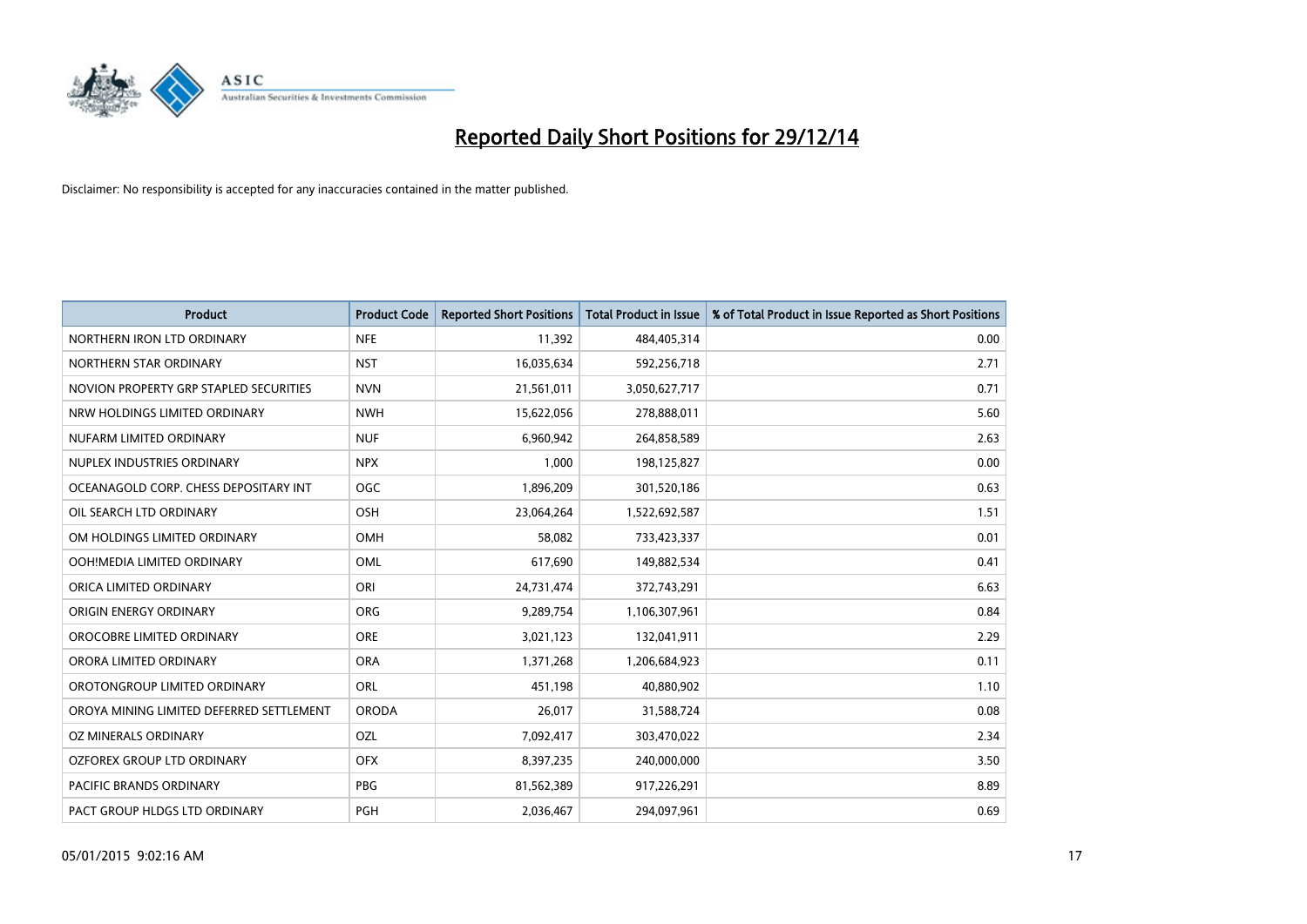

| <b>Product</b>                | <b>Product Code</b> | <b>Reported Short Positions</b> | <b>Total Product in Issue</b> | % of Total Product in Issue Reported as Short Positions |
|-------------------------------|---------------------|---------------------------------|-------------------------------|---------------------------------------------------------|
| PALADIN ENERGY LTD ORDINARY   | <b>PDN</b>          | 80,160,877                      | 1,666,927,668                 | 4.81                                                    |
| PANAUST LIMITED ORDINARY      | <b>PNA</b>          | 736,016                         | 636,599,496                   | 0.12                                                    |
| PANORAMIC RESOURCES ORDINARY  | PAN                 | 931,645                         | 322,275,824                   | 0.29                                                    |
| PANTERRA GOLD LTD ORDINARY    | PGI                 | $\mathbf{1}$                    | 846,215,609                   | 0.00                                                    |
| PAPERLINX LIMITED ORDINARY    | <b>PPX</b>          | 57,743                          | 665,181,261                   | 0.01                                                    |
| PATTIES FOODS LTD ORDINARY    | PFL                 | 9,001                           | 139,234,153                   | 0.01                                                    |
| PEET LIMITED ORDINARY         | <b>PPC</b>          | 53,376                          | 484,853,684                   | 0.01                                                    |
| PERPETUAL LIMITED ORDINARY    | PPT                 | 1,225,465                       | 46,574,426                    | 2.63                                                    |
| PERSEUS MINING LTD ORDINARY   | PRU                 | 20,697,897                      | 526,656,401                   | 3.93                                                    |
| PHARMAXIS LTD ORDINARY        | <b>PXS</b>          | 505,110                         | 310,265,349                   | 0.16                                                    |
| PHOSPHAGENICS LTD. ORDINARY   | POH                 | 43,750                          | 1,261,965,957                 | 0.00                                                    |
| PLATINUM ASSET ORDINARY       | <b>PTM</b>          | 2,145,301                       | 581,591,982                   | 0.37                                                    |
| PLATINUM AUSTRALIA ORDINARY   | <b>PLA</b>          | 836,127                         | 504,968,043                   | 0.17                                                    |
| PLATINUM CAPITAL LTD ORDINARY | <b>PMC</b>          | 1,742                           | 232,190,254                   | 0.00                                                    |
| PMP LIMITED ORDINARY          | <b>PMP</b>          | 27,581                          | 323,781,124                   | 0.01                                                    |
| POSEIDON NICK LTD ORDINARY    | POS                 | 1,903,830                       | 680,250,810                   | 0.28                                                    |
| PRANA BIOTECHNOLOGY ORDINARY  | <b>PBT</b>          | 1,897,139                       | 488,936,960                   | 0.39                                                    |
| PREMIER INVESTMENTS ORDINARY  | <b>PMV</b>          | 836,360                         | 155,900,075                   | 0.54                                                    |
| PRIMA BIOMED LTD ORDINARY     | <b>PRR</b>          | 150,049                         | 1,374,516,550                 | 0.01                                                    |
| PRIMARY HEALTH CARE ORDINARY  | <b>PRY</b>          | 29,525,280                      | 512,130,550                   | 5.77                                                    |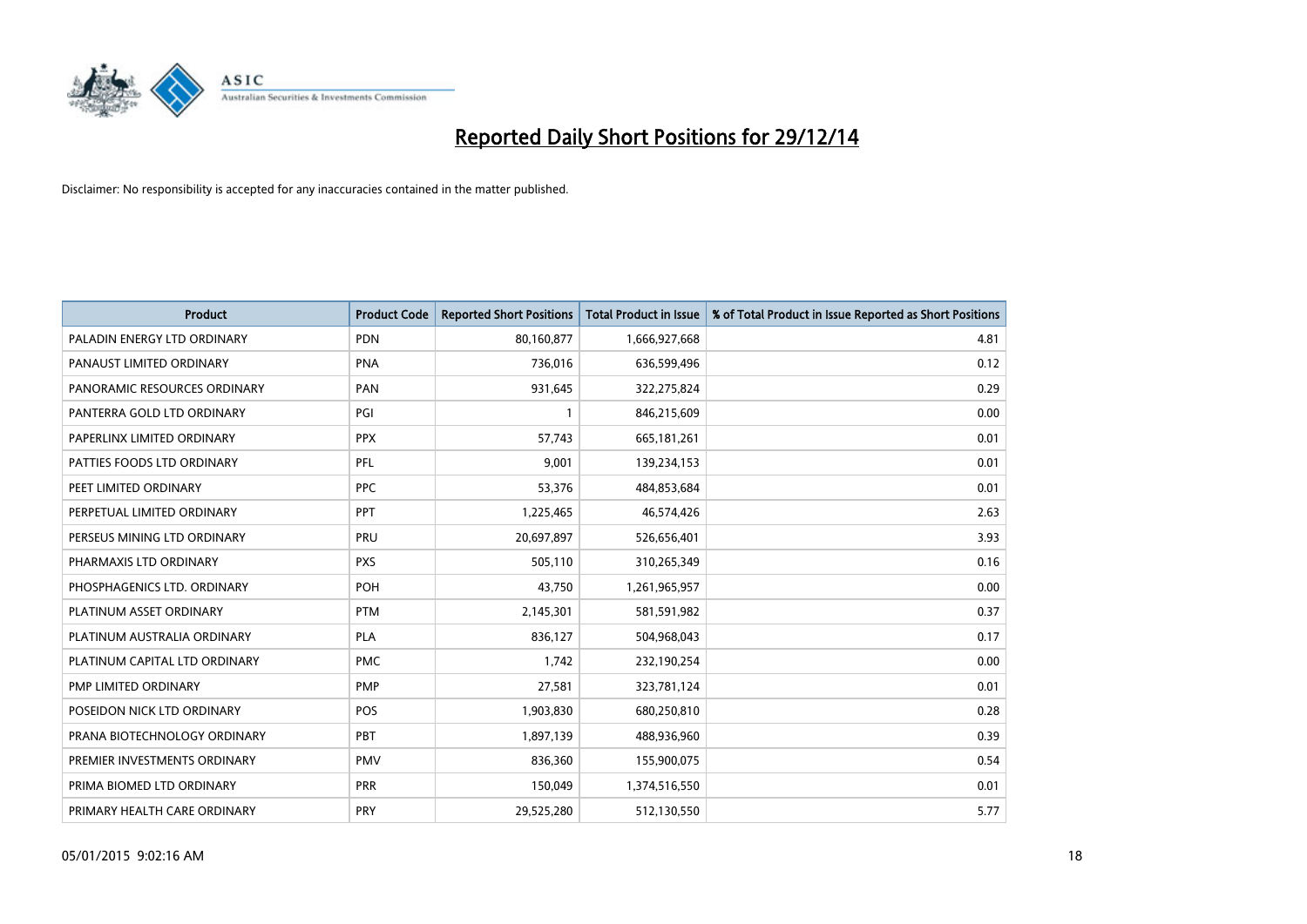

| <b>Product</b>                      | <b>Product Code</b> | <b>Reported Short Positions</b> | <b>Total Product in Issue</b> | % of Total Product in Issue Reported as Short Positions |
|-------------------------------------|---------------------|---------------------------------|-------------------------------|---------------------------------------------------------|
| PRIME MEDIA GRP LTD ORDINARY        | <b>PRT</b>          | 1,087,138                       | 366,330,303                   | 0.30                                                    |
| PROGRAMMED ORDINARY                 | <b>PRG</b>          | 1,042,292                       | 118,651,911                   | 0.88                                                    |
| PURA VIDA ENERGY NL ORDINARY        | <b>PVD</b>          | 257,580                         | 131,730,698                   | 0.20                                                    |
| <b>QANTAS AIRWAYS ORDINARY</b>      | QAN                 | 2,092,746                       | 2,196,330,250                 | 0.10                                                    |
| OBE INSURANCE GROUP ORDINARY        | OBE                 | 17,526,259                      | 1,364,945,301                 | 1.28                                                    |
| <b>QUBE HOLDINGS LTD ORDINARY</b>   | QUB                 | 2,417,910                       | 1,054,428,076                 | 0.23                                                    |
| RAMSAY HEALTH CARE ORDINARY         | <b>RHC</b>          | 437,738                         | 202,081,252                   | 0.22                                                    |
| <b>RCG CORPORATION LTD ORDINARY</b> | <b>RCG</b>          | 358,739                         | 263,808,625                   | 0.14                                                    |
| <b>RCR TOMLINSON ORDINARY</b>       | <b>RCR</b>          | 726,426                         | 139,000,806                   | 0.52                                                    |
| <b>REA GROUP ORDINARY</b>           | <b>REA</b>          | 2,301,898                       | 131,714,699                   | 1.75                                                    |
| RECALL HOLDINGS LTD ORDINARY        | <b>REC</b>          | 1,641,425                       | 313,674,711                   | 0.52                                                    |
| <b>RECKON LIMITED ORDINARY</b>      | <b>RKN</b>          | 1,423,614                       | 112,084,762                   | 1.27                                                    |
| <b>RED 5 LIMITED ORDINARY</b>       | <b>RED</b>          | 174,740                         | 759,451,008                   | 0.02                                                    |
| <b>RED FORK ENERGY ORDINARY</b>     | <b>RFE</b>          | 112,160                         | 501,051,719                   | 0.02                                                    |
| REDBANK ENERGY LTD ORDINARY         | AEJ                 | 13                              | 786,287                       | 0.00                                                    |
| REGIONAL EXPRESS ORDINARY           | <b>REX</b>          | 47,048                          | 110,154,375                   | 0.04                                                    |
| REGIS HEALTHCARE LTD ORDINARY       | <b>REG</b>          | 1,899,348                       | 300, 345, 797                 | 0.63                                                    |
| <b>REGIS RESOURCES ORDINARY</b>     | <b>RRL</b>          | 59,443,705                      | 499,781,595                   | 11.89                                                   |
| RESMED INC CDI 10:1                 | <b>RMD</b>          | 34,596,975                      | 1,397,522,030                 | 2.48                                                    |
| <b>RESOLUTE MINING ORDINARY</b>     | <b>RSG</b>          | 5,710,366                       | 641,189,223                   | 0.89                                                    |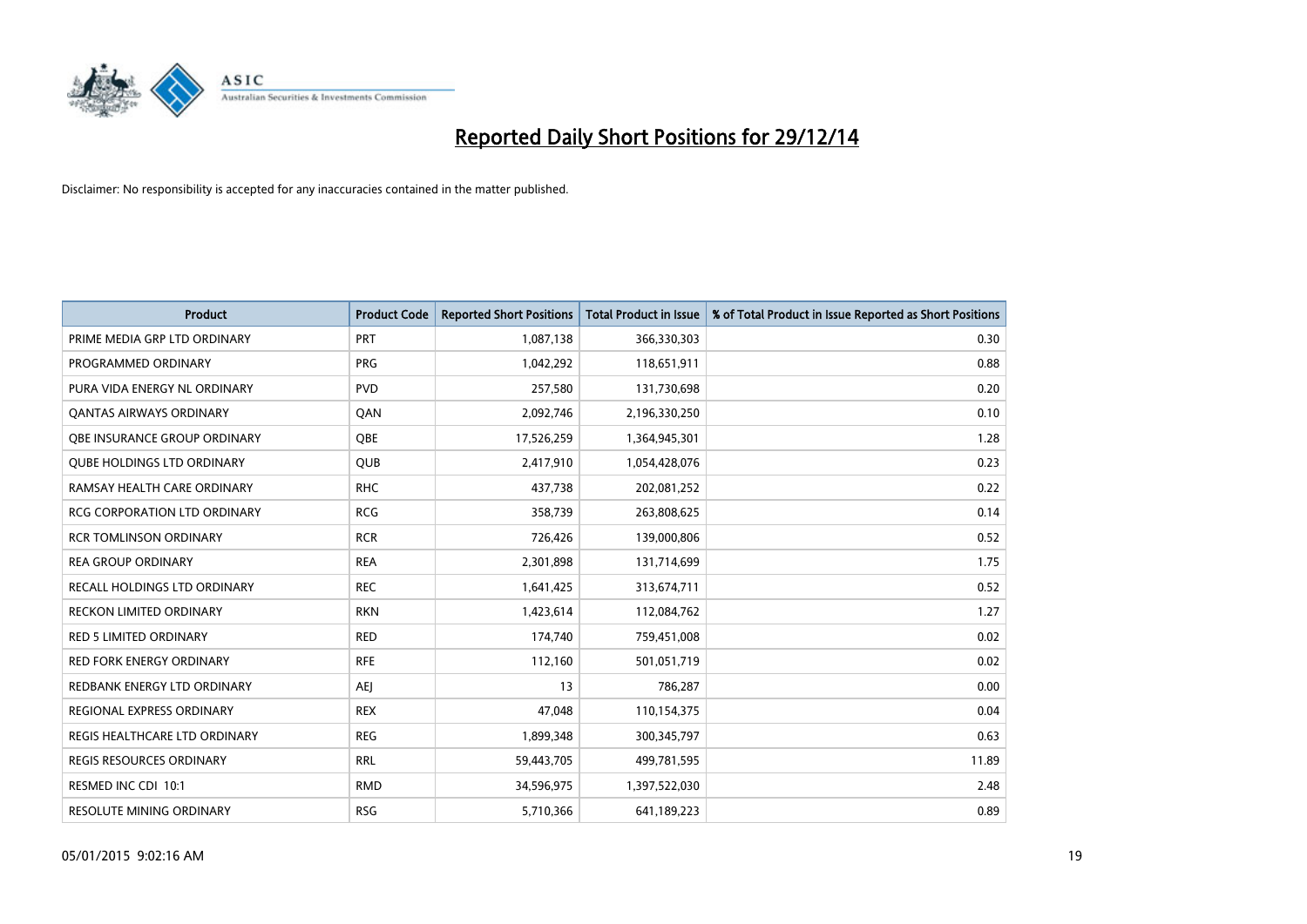

| <b>Product</b>                        | <b>Product Code</b> | <b>Reported Short Positions</b> | <b>Total Product in Issue</b> | % of Total Product in Issue Reported as Short Positions |
|---------------------------------------|---------------------|---------------------------------|-------------------------------|---------------------------------------------------------|
| <b>RESOURCE GENERATION ORDINARY</b>   | <b>RES</b>          | 1,220                           | 581,380,338                   | 0.00                                                    |
| <b>RETAIL FOOD GROUP ORDINARY</b>     | <b>RFG</b>          | 4,252,288                       | 156,262,707                   | 2.72                                                    |
| REX MINERALS LIMITED ORDINARY         | <b>RXM</b>          | 858,031                         | 220,519,784                   | 0.39                                                    |
| <b>RHIPE LTD ORDINARY</b>             | <b>RHP</b>          | 310,000                         | 127,069,865                   | 0.24                                                    |
| RIO TINTO LIMITED ORDINARY            | <b>RIO</b>          | 4,815,937                       | 435,758,720                   | 1.11                                                    |
| ROC OIL COMPANY ORDINARY              | <b>ROC</b>          | 338,957                         | 687,618,400                   | 0.05                                                    |
| ROX RESOURCES ORDINARY                | <b>RXL</b>          | 5,523,255                       | 849,673,095                   | 0.65                                                    |
| ROYAL WOLF HOLDINGS ORDINARY          | <b>RWH</b>          | 192,121                         | 100,387,052                   | 0.19                                                    |
| SAI GLOBAL LIMITED ORDINARY           | SAI                 | 711,210                         | 211,761,727                   | 0.34                                                    |
| SALMAT LIMITED ORDINARY               | <b>SLM</b>          | 101,315                         | 159,812,799                   | 0.06                                                    |
| SAMSON OIL & GAS LTD ORDINARY         | <b>SSN</b>          | 6,243,700                       | 2,837,782,022                 | 0.22                                                    |
| SANDFIRE RESOURCES ORDINARY           | <b>SFR</b>          | 2,821,324                       | 155,950,968                   | 1.81                                                    |
| <b>SANTOS LTD ORDINARY</b>            | <b>STO</b>          | 8,415,965                       | 982,299,841                   | 0.86                                                    |
| SARACEN MINERAL ORDINARY              | SAR                 | 3,878,667                       | 792,784,738                   | 0.49                                                    |
| SCA PROPERTY GROUP STAPLED SECURITIES | SCP                 | 22,819,837                      | 648,628,320                   | 3.52                                                    |
| <b>SCENTRE GRP STAPLED</b>            | SCG                 | 14,388,871                      | 5,324,296,678                 | 0.27                                                    |
| SEDGMAN LIMITED ORDINARY              | SDM                 | 1,128,550                       | 227,059,277                   | 0.50                                                    |
| SEEK LIMITED ORDINARY                 | <b>SEK</b>          | 9,179,332                       | 342,622,917                   | 2.68                                                    |
| SELECT HARVESTS ORDINARY              | SHV                 | 1,131,411                       | 70,940,874                    | 1.59                                                    |
| SENEX ENERGY LIMITED ORDINARY         | <b>SXY</b>          | 85,640,076                      | 1,149,657,377                 | 7.45                                                    |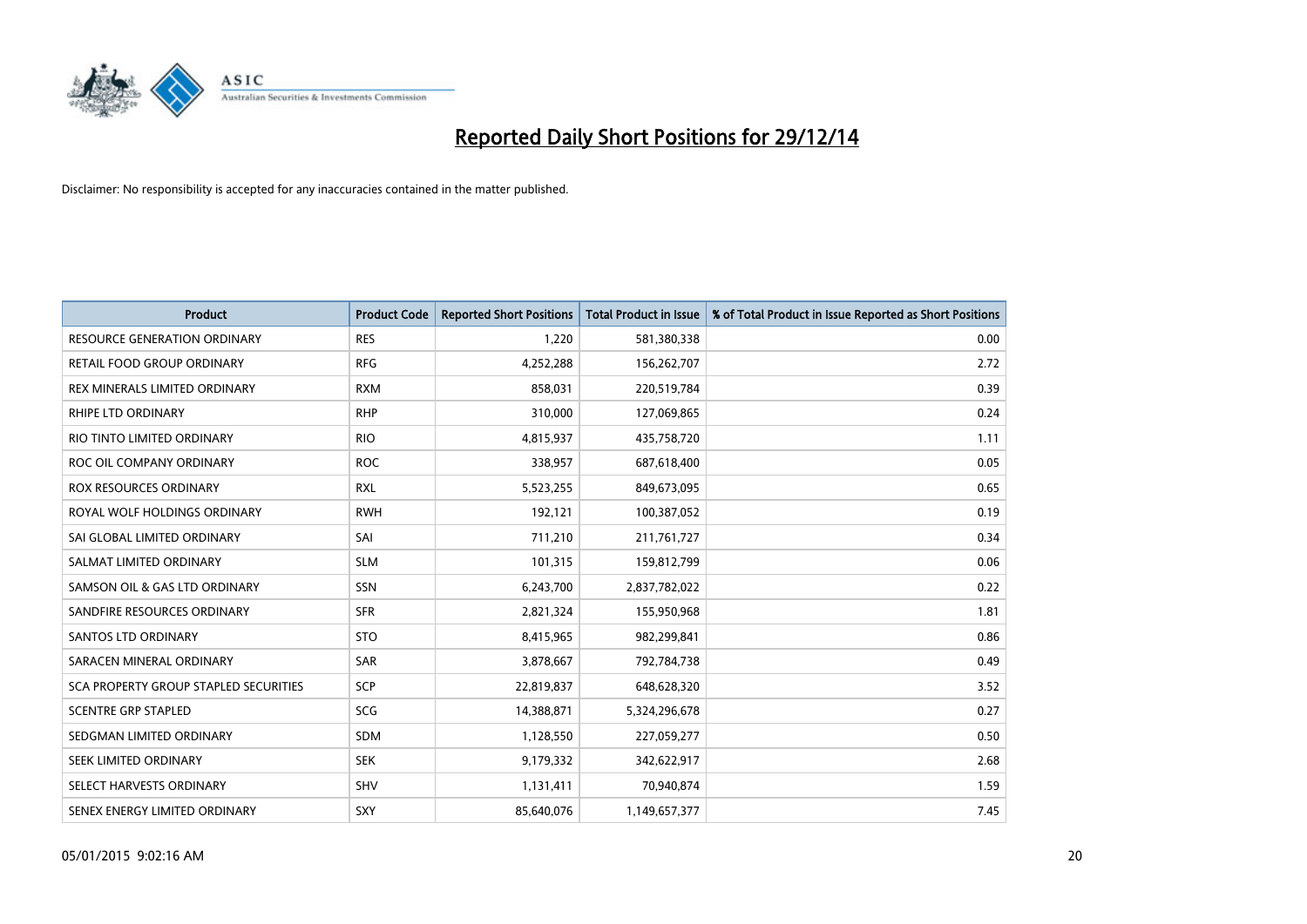

| <b>Product</b>                           | <b>Product Code</b> | <b>Reported Short Positions</b> | <b>Total Product in Issue</b> | % of Total Product in Issue Reported as Short Positions |
|------------------------------------------|---------------------|---------------------------------|-------------------------------|---------------------------------------------------------|
| SERVICE STREAM ORDINARY                  | SSM                 | 30                              | 386,389,873                   | 0.00                                                    |
| SEVEN GROUP HOLDINGS ORDINARY            | <b>SVW</b>          | 7,849,860                       | 296,260,281                   | 2.65                                                    |
| SEVEN WEST MEDIA LTD ORDINARY            | <b>SWM</b>          | 6,472,850                       | 999,160,872                   | 0.65                                                    |
| SEYMOUR WHYTE LTD ORDINARY               | <b>SWL</b>          | 40,208                          | 87,647,595                    | 0.05                                                    |
| SG FLEET GROUP LTD ORDINARY              | SGF                 | 563,118                         | 242,691,826                   | 0.23                                                    |
| SHINE CORPORATE ORDINARY                 | SHJ                 | 82,958                          | 172,400,081                   | 0.05                                                    |
| SIGMA PHARMACEUTICAL ORDINARY            | <b>SIP</b>          | 21,479,287                      | 1,108,086,575                 | 1.94                                                    |
| SILEX SYSTEMS ORDINARY                   | <b>SLX</b>          | 7,340,605                       | 170,467,339                   | 4.31                                                    |
| SILVER CHEF LIMITED ORDINARY             | SIV                 | 264                             | 29,640,865                    | 0.00                                                    |
| SILVER LAKE RESOURCE ORDINARY            | <b>SLR</b>          | 18,201,315                      | 503,233,971                   | 3.62                                                    |
| SIMONDS GRP LTD ORDINARY                 | <b>SIO</b>          | 656,557                         | 151,412,268                   | 0.43                                                    |
| SIMS METAL MGMT LTD ORDINARY             | <b>SGM</b>          | 16,403,454                      | 204,691,883                   | 8.01                                                    |
| SINGAPORE TELECOMM. CHESS DEPOSITARY INT | <b>SGT</b>          | 1,027,137                       | 124,214,351                   | 0.83                                                    |
| SINO GAS ENERGY ORDINARY                 | <b>SEH</b>          | 11,970,929                      | 1,544,247,358                 | 0.78                                                    |
| SIRIUS RESOURCES NL ORDINARY             | <b>SIR</b>          | 17,074,870                      | 341,438,269                   | 5.00                                                    |
| SIRTEX MEDICAL ORDINARY                  | <b>SRX</b>          | 259,077                         | 56,530,231                    | 0.46                                                    |
| SKILLED GROUP LTD ORDINARY               | <b>SKE</b>          | 7,166,000                       | 235,753,791                   | 3.04                                                    |
| SKY NETWORK ORDINARY                     | <b>SKT</b>          | 11,478,915                      | 389,139,785                   | 2.95                                                    |
| SKYCITY ENT GRP LTD ORDINARY             | <b>SKC</b>          | 8,785,463                       | 587,472,741                   | 1.50                                                    |
| <b>SLATER &amp; GORDON ORDINARY</b>      | SGH                 | 5,259,494                       | 208,695,621                   | 2.52                                                    |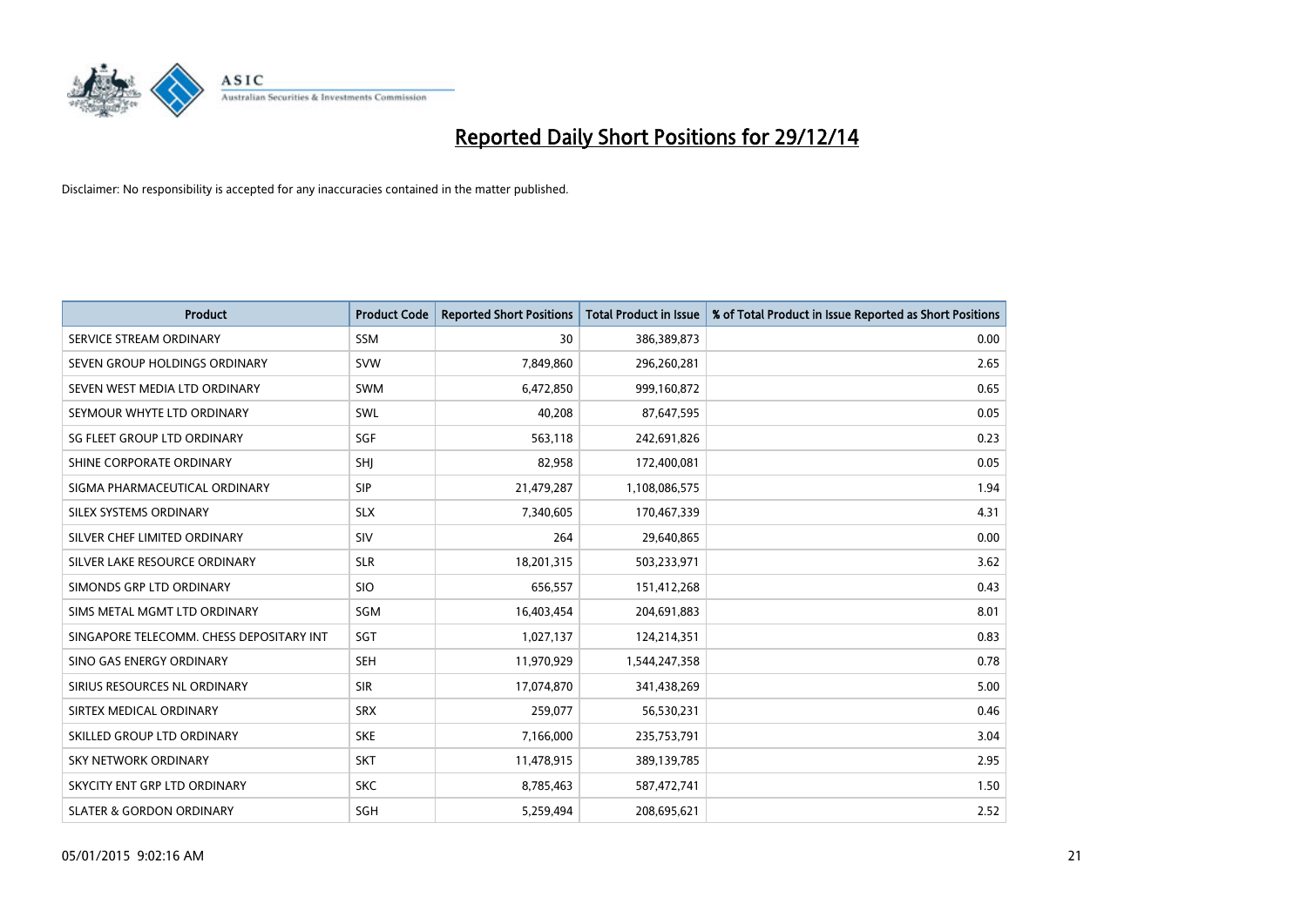

| <b>Product</b>                           | <b>Product Code</b> | <b>Reported Short Positions</b> | <b>Total Product in Issue</b> | % of Total Product in Issue Reported as Short Positions |
|------------------------------------------|---------------------|---------------------------------|-------------------------------|---------------------------------------------------------|
| SMS MANAGEMENT, ORDINARY                 | <b>SMX</b>          | 1,511,138                       | 69,388,600                    | 2.18                                                    |
| SONIC HEALTHCARE ORDINARY                | <b>SHL</b>          | 2,595,981                       | 401,401,556                   | 0.65                                                    |
| SOUL PATTINSON (W.H) ORDINARY            | SOL                 | 40,786                          | 239,395,320                   | 0.02                                                    |
| SPARK INFRASTRUCTURE STAPLED US PROHIBT. | SKI                 | 22,351,168                      | 1,466,360,128                 | 1.52                                                    |
| SPARK NEW ZEALAND ORDINARY               | <b>SPK</b>          | 9,408,193                       | 1,834,775,347                 | 0.51                                                    |
| SPDR 200 FUND ETF UNITS                  | STW                 | 18,223                          | 48,246,865                    | 0.04                                                    |
| SPDR S&P/ASX PROP FU ETF UNITS           | <b>SLF</b>          | 210                             | 47,200,001                    | 0.00                                                    |
| SPECIALTY FASHION ORDINARY               | <b>SFH</b>          | 31,994                          | 192,236,121                   | 0.02                                                    |
| SPOTLESS GRP HLD LTD ORDINARY            | SPO                 | 33,789,362                      | 1,098,290,178                 | 3.08                                                    |
| ST BARBARA LIMITED ORDINARY              | <b>SBM</b>          | 9,901,849                       | 495,102,525                   | 2.00                                                    |
| STARPHARMA HOLDINGS ORDINARY             | SPL                 | 9,393,489                       | 319,080,325                   | 2.94                                                    |
| STEADFAST GROUP LTD ORDINARY             | <b>SDF</b>          | 18,178,145                      | 503,352,992                   | 3.61                                                    |
| STHN CROSS MEDIA ORDINARY                | SXL                 | 40,220,107                      | 731,319,622                   | 5.50                                                    |
| STOCKLAND UNITS/ORD STAPLED              | SGP                 | 5,292,724                       | 2,348,746,744                 | 0.23                                                    |
| STRAITS RES LTD. ORDINARY                | SRQ                 | 20,212                          | 1,217,730,293                 | 0.00                                                    |
| STW COMMUNICATIONS ORDINARY              | SGN                 | 6,089,151                       | 409,699,000                   | 1.49                                                    |
| SUNCORP GROUP LTD ORDINARY               | <b>SUN</b>          | 4,562,664                       | 1,286,600,980                 | 0.35                                                    |
| SUNDANCE ENERGY ORDINARY                 | <b>SEA</b>          | 4,000,289                       | 549,295,839                   | 0.73                                                    |
| SUNDANCE RESOURCES ORDINARY              | SDL                 | 81,228,644                      | 3,089,651,736                 | 2.63                                                    |
| SUNLAND GROUP LTD ORDINARY               | <b>SDG</b>          | 125,993                         | 181,710,087                   | 0.07                                                    |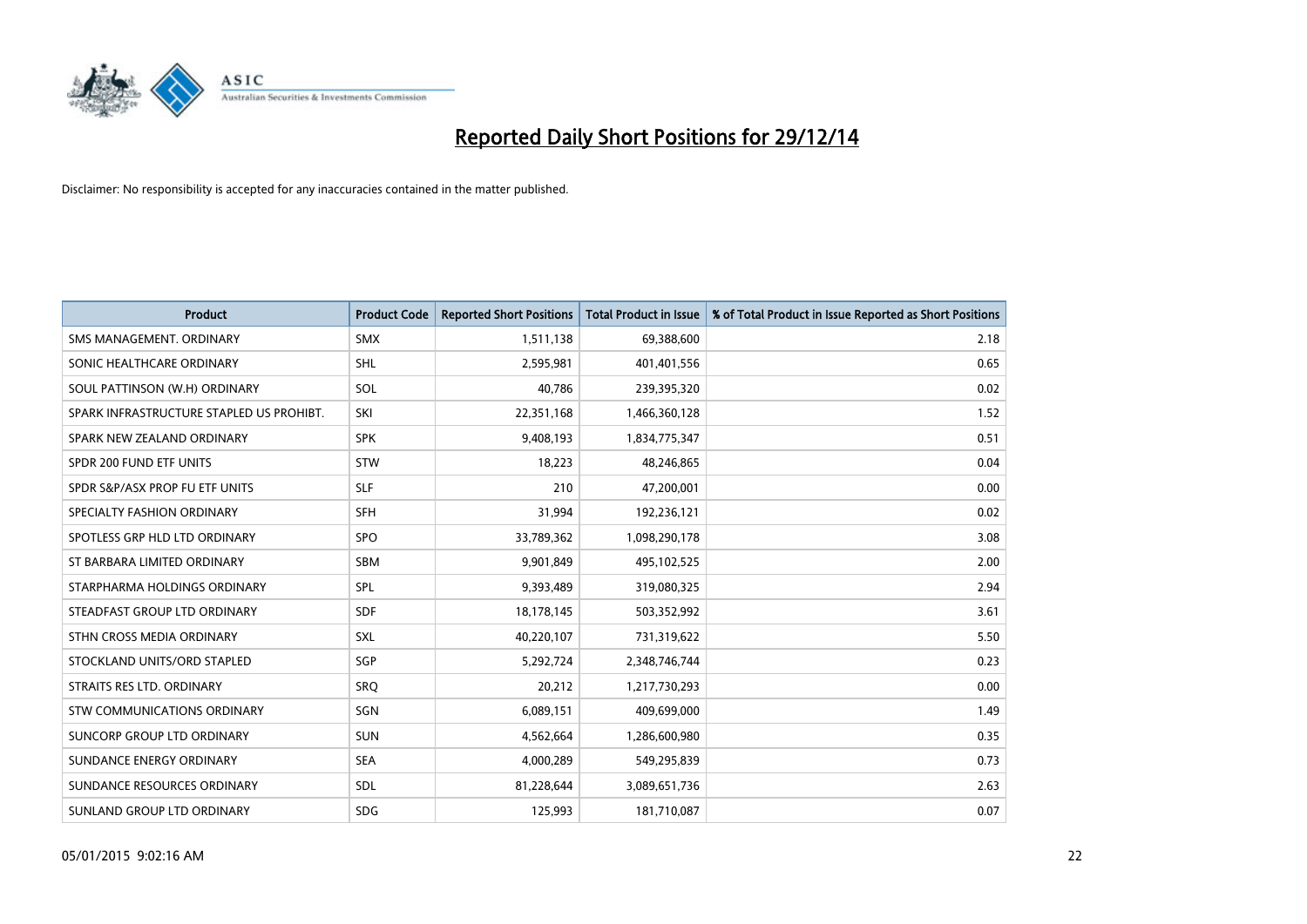

| <b>Product</b>                   | <b>Product Code</b> | <b>Reported Short Positions</b> | <b>Total Product in Issue</b> | % of Total Product in Issue Reported as Short Positions |
|----------------------------------|---------------------|---------------------------------|-------------------------------|---------------------------------------------------------|
| SUPER RET REP LTD ORDINARY       | <b>SUL</b>          | 19,777,020                      | 197,030,571                   | 10.04                                                   |
| SWICK MINING ORDINARY            | <b>SWK</b>          | 50,000                          | 217,643,703                   | 0.02                                                    |
| SYD AIRPORT STAPLED US PROHIBIT. | <b>SYD</b>          | 34,694,440                      | 2,216,216,041                 | 1.57                                                    |
| SYRAH RESOURCES ORDINARY         | <b>SYR</b>          | 6,015,461                       | 164,135,076                   | 3.66                                                    |
| TABCORP HOLDINGS LTD ORDINARY    | <b>TAH</b>          | 14,887,295                      | 765,652,364                   | 1.94                                                    |
| TAP OIL LIMITED ORDINARY         | <b>TAP</b>          | 111,107                         | 243,186,639                   | 0.05                                                    |
| TASSAL GROUP LIMITED ORDINARY    | TGR                 | 70,075                          | 146,897,115                   | 0.05                                                    |
| TATTS GROUP LTD ORDINARY         | <b>TTS</b>          | 25,494,036                      | 1,445,759,948                 | 1.76                                                    |
| <b>TECHNOLOGY ONE ORDINARY</b>   | <b>TNE</b>          | 3,402,428                       | 309,104,455                   | 1.10                                                    |
| TELSTRA CORPORATION, ORDINARY    | <b>TLS</b>          | 63,788,828                      | 12,225,655,836                | 0.52                                                    |
| TEN NETWORK HOLDINGS ORDINARY    | <b>TEN</b>          | 139,053,962                     | 2,630,984,596                 | 5.29                                                    |
| TERANGA GOLD CORP CDI 1:1        | <b>TGZ</b>          | 1,375                           | 73,048,329                    | 0.00                                                    |
| TFS CORPORATION LTD ORDINARY     | <b>TFC</b>          | 9,659,423                       | 326,983,445                   | 2.95                                                    |
| THE PAS GROUP LTD ORDINARY       | PGR                 | 9,343                           | 136,690,860                   | 0.01                                                    |
| THE REJECT SHOP ORDINARY         | <b>TRS</b>          | 2,165,157                       | 28,844,648                    | 7.51                                                    |
| THINK CHILDCARE EDU ORDINARY     | <b>TNK</b>          | 500,000                         | 39,600,000                    | 1.26                                                    |
| THORN GROUP LIMITED ORDINARY     | <b>TGA</b>          | 363,353                         | 150,634,985                   | 0.24                                                    |
| TIGER RESOURCES ORDINARY         | <b>TGS</b>          | 6,651,466                       | 1,143,541,406                 | 0.58                                                    |
| TOLL HOLDINGS LTD ORDINARY       | <b>TOL</b>          | 28,164,750                      | 717,437,878                   | 3.93                                                    |
| TORO ENERGY LIMITED ORDINARY     | <b>TOE</b>          | 33,090                          | 1,903,769,581                 | 0.00                                                    |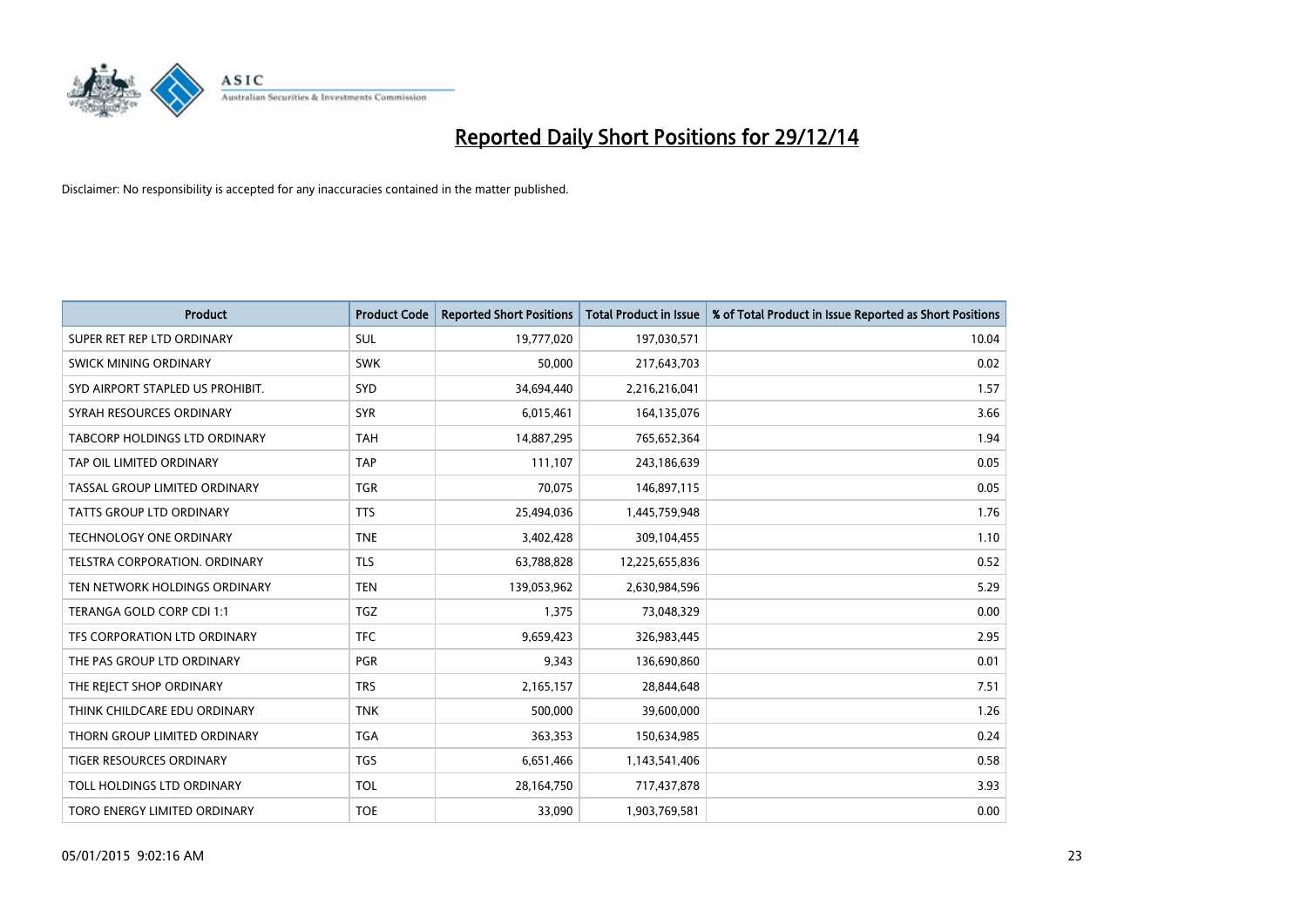

| <b>Product</b>                       | <b>Product Code</b> | <b>Reported Short Positions</b> | <b>Total Product in Issue</b> | % of Total Product in Issue Reported as Short Positions |
|--------------------------------------|---------------------|---------------------------------|-------------------------------|---------------------------------------------------------|
| <b>TOWER LIMITED ORDINARY</b>        | <b>TWR</b>          | 1.000                           | 178,145,130                   | 0.00                                                    |
| TOX FREE SOLUTIONS ORDINARY          | <b>TOX</b>          | 2,157,351                       | 133,752,359                   | 1.61                                                    |
| TPG TELECOM LIMITED ORDINARY         | <b>TPM</b>          | 13,859,621                      | 793,808,141                   | 1.75                                                    |
| TRADE ME GROUP ORDINARY              | <b>TME</b>          | 5,763,065                       | 396,830,595                   | 1.45                                                    |
| <b>TRANSFIELD SERVICES ORDINARY</b>  | <b>TSE</b>          | 5,457,244                       | 512,457,716                   | 1.06                                                    |
| TRANSPACIFIC INDUST, ORDINARY        | <b>TPI</b>          | 72,692,431                      | 1,579,648,778                 | 4.60                                                    |
| TRANSURBAN GROUP TRIPLE STAPLED SEC. | <b>TCL</b>          | 10,790,879                      | 1,906,390,878                 | 0.57                                                    |
| <b>TREASURY GROUP ORDINARY</b>       | <b>TRG</b>          | 66,250                          | 26,624,328                    | 0.25                                                    |
| TREASURY WINE ESTATE ORDINARY        | <b>TWE</b>          | 12,758,471                      | 651,261,403                   | 1.96                                                    |
| TROY RESOURCES LTD ORDINARY          | <b>TRY</b>          | 3,318,971                       | 195,265,161                   | 1.70                                                    |
| UGL LIMITED ORDINARY                 | UGL                 | 20,372,677                      | 166,511,240                   | 12.24                                                   |
| UNILIFE CORPORATION CDI 6:1          | <b>UNS</b>          | 96,140                          | 275,307,258                   | 0.03                                                    |
| UNITY MINING LTD ORDINARY            | <b>UML</b>          | 319,871                         | 1,133,122,711                 | 0.03                                                    |
| UXC LIMITED ORDINARY                 | <b>UXC</b>          | 1,848,632                       | 331,468,991                   | 0.56                                                    |
| <b>VEDA GROUP LTD ORDINARY</b>       | <b>VED</b>          | 12,458,063                      | 842,055,406                   | 1.48                                                    |
| <b>VENTURE MINERALS ORDINARY</b>     | <b>VMS</b>          | 238,000                         | 287,320,170                   | 0.08                                                    |
| VILLAGE ROADSHOW LTD ORDINARY        | <b>VRL</b>          | 1,108,259                       | 159,515,151                   | 0.69                                                    |
| <b>VIRGIN AUS HLDG LTD ORDINARY</b>  | <b>VAH</b>          | 41,366,326                      | 3,524,912,131                 | 1.17                                                    |
| <b>VIRTUS HEALTH LTD ORDINARY</b>    | <b>VRT</b>          | 5,680,141                       | 79,885,938                    | 7.11                                                    |
| VISION EYE INSTITUTE ORDINARY        | <b>VEI</b>          | 1,586,666                       | 178,873,554                   | 0.89                                                    |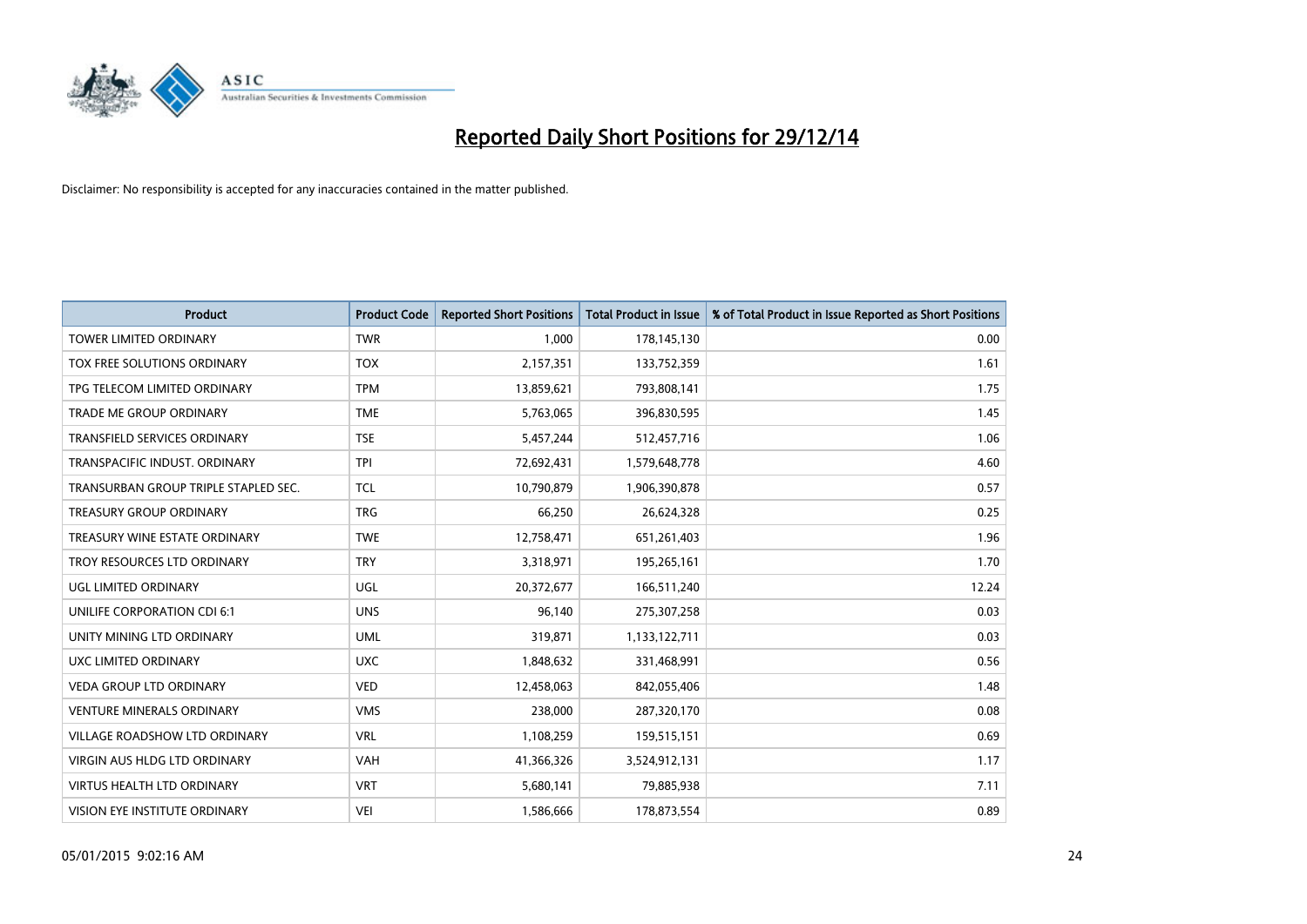

| Product                              | <b>Product Code</b> | <b>Reported Short Positions</b> | <b>Total Product in Issue</b> | % of Total Product in Issue Reported as Short Positions |
|--------------------------------------|---------------------|---------------------------------|-------------------------------|---------------------------------------------------------|
| <b>VNGD AUS SHARES ETF UNITS</b>     | VAS                 | 92,178                          | 12,424,238                    | 0.74                                                    |
| <b>VOCATION LTD ORDINARY</b>         | <b>VET</b>          | 11,443,360                      | 230,000,000                   | 4.98                                                    |
| <b>VOCUS COMMS LTD ORDINARY</b>      | <b>VOC</b>          | 1,733,913                       | 104,824,684                   | 1.65                                                    |
| WAM CAPITAL LIMITED ORDINARY         | <b>WAM</b>          | 171                             | 345,405,201                   | 0.00                                                    |
| WARRNAMBOOL CHEESE ORDINARY          | <b>WCB</b>          | 19                              | 56,098,797                    | 0.00                                                    |
| <b>WATPAC LIMITED ORDINARY</b>       | <b>WTP</b>          | 2,263,708                       | 189,258,397                   | 1.20                                                    |
| <b>WDS LIMITED ORDINARY</b>          | <b>WDS</b>          | 580,062                         | 144,740,614                   | 0.40                                                    |
| WEBJET LIMITED ORDINARY              | <b>WEB</b>          | 1,403,894                       | 79,397,959                    | 1.77                                                    |
| <b>WESFARMERS LIMITED ORDINARY</b>   | <b>WES</b>          | 7,150,307                       | 1,123,752,517                 | 0.64                                                    |
| WESTERN AREAS LTD ORDINARY           | <b>WSA</b>          | 4,262,782                       | 232,580,131                   | 1.83                                                    |
| WESTERN DESERT RES. ORDINARY         | <b>WDR</b>          | 2,490,070                       | 620,049,919                   | 0.40                                                    |
| WESTERN DESERT RES. RIGHTS 31-MAR-14 | <b>WDRR</b>         | 17,835                          | 120,009,662                   | 0.01                                                    |
| <b>WESTFIELD CORP STAPLED</b>        | <b>WFD</b>          | 4,986,915                       | 2,078,089,686                 | 0.24                                                    |
| WESTFIELD GROUP ORD/UNIT STAPLED SEC | <b>WDC</b>          | 982,028                         | 2,078,089,686                 | 0.05                                                    |
| WESTPAC BANKING CORP ORDINARY        | <b>WBC</b>          | 35,627,315                      | 3,120,176,969                 | 1.14                                                    |
| WHITE ENERGY COMPANY ORDINARY        | <b>WEC</b>          | 316,912                         | 328,374,494                   | 0.10                                                    |
| <b>WHITEHAVEN COAL ORDINARY</b>      | <b>WHC</b>          | 95,138,227                      | 1,025,760,027                 | 9.27                                                    |
| WIDE BAY AUST LTD ORDINARY           | <b>WBB</b>          | 1,201                           | 36,796,608                    | 0.00                                                    |
| WOODSIDE PETROLEUM ORDINARY          | <b>WPL</b>          | 8,183,163                       | 823,910,657                   | 0.99                                                    |
| WOOLWORTHS LIMITED ORDINARY          | <b>WOW</b>          | 45,460,758                      | 1,263,126,716                 | 3.60                                                    |